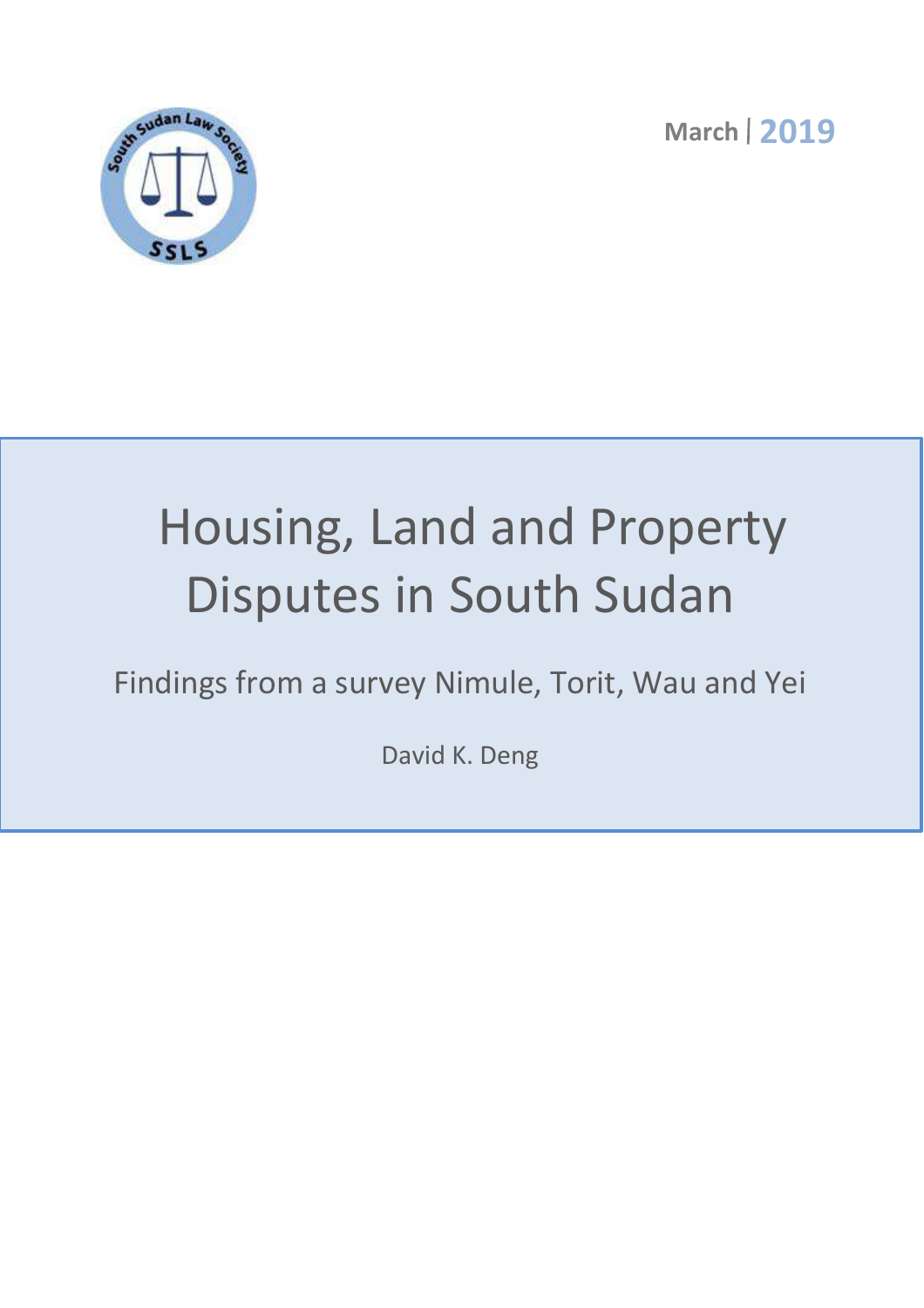# **Acknowledgements**

This study was made possible by financial support from the Common Humanitarian Fund (CHF). David K. Deng supervised the research and authored the report. Victor Bol supervised the underlying legal aid program, and oversaw enumerator recruitment, training and fieldwork. Field data was collected by: Alfred Angok Bol, Ayuen John Mariar, Orasio Bernard, Bol Akhot Agok, Deng Kur Joseph, Koma James Vens, Mary Jokudu, Moses Opio and Rose Antonov Charles. The SSLS would like to thank the residents in Nimule, Yei, Torit and Wau who graciously shared their time and their experiences with us. We would also like to thank members of the Housing, Land and Property (HLP) Working Group for providing input on the survey instrument and the preliminary findings. The views in this report are those of the author and SSLS only and do not necessarily represent the views of the project donors.

Copyright © 2019 All rights reserved.

# **About the SSLS**

The South Sudan Law Society (SSLS) is a civil society organization based in Juba. Its mission is to strive for justice in society, respect for human rights and rule of law in South Sudan. The SSLS manages projects in a number of areas, including legal aid, community paralegal training, human rights awareness-raising and capacity-building for legal professionals, traditional authorities and government institutions.

For more information on the SSLS, please contact: Victor Bol, Director of Legal Aid, at boldungu@yahoo.com.

# **About the Author**

David Deng is a South Sudanese/American human rights lawyer who spent much of the last decade engaged in research and advocacy in South Sudan. Deng's research has touched on a broad array of issues, including the challenges and opportunities of large-scale land investment, customary law and local dispute resolution mechanisms, citizen views on peace processes, and people's experiences with and perceptions of transitional justice.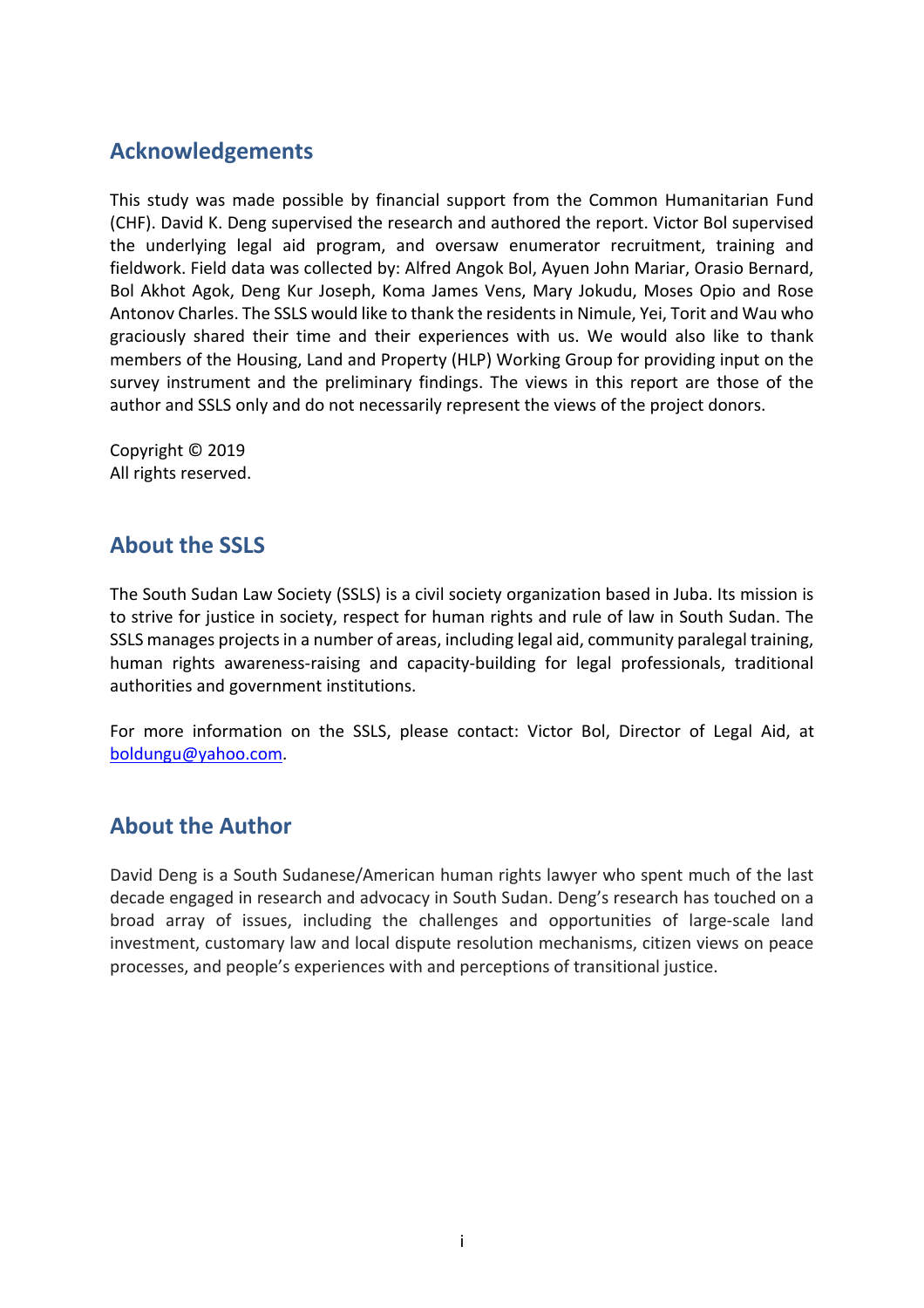# **Acronyms**

| <b>CPA</b>    | Comprehensive Peace Agreement         |
|---------------|---------------------------------------|
| <b>HLP</b>    | Housing, Land and Property            |
| IDP           | <b>Internally Displaced Person</b>    |
| <b>POC</b>    | <b>Protection of Civilian Sites</b>   |
| <b>SSLS</b>   | South Sudan Law Society               |
| <b>SSP</b>    | South Sudanese Pounds                 |
| UN            | <b>United Nations</b>                 |
| <b>UNMISS</b> | United Nations Mission in South Sudan |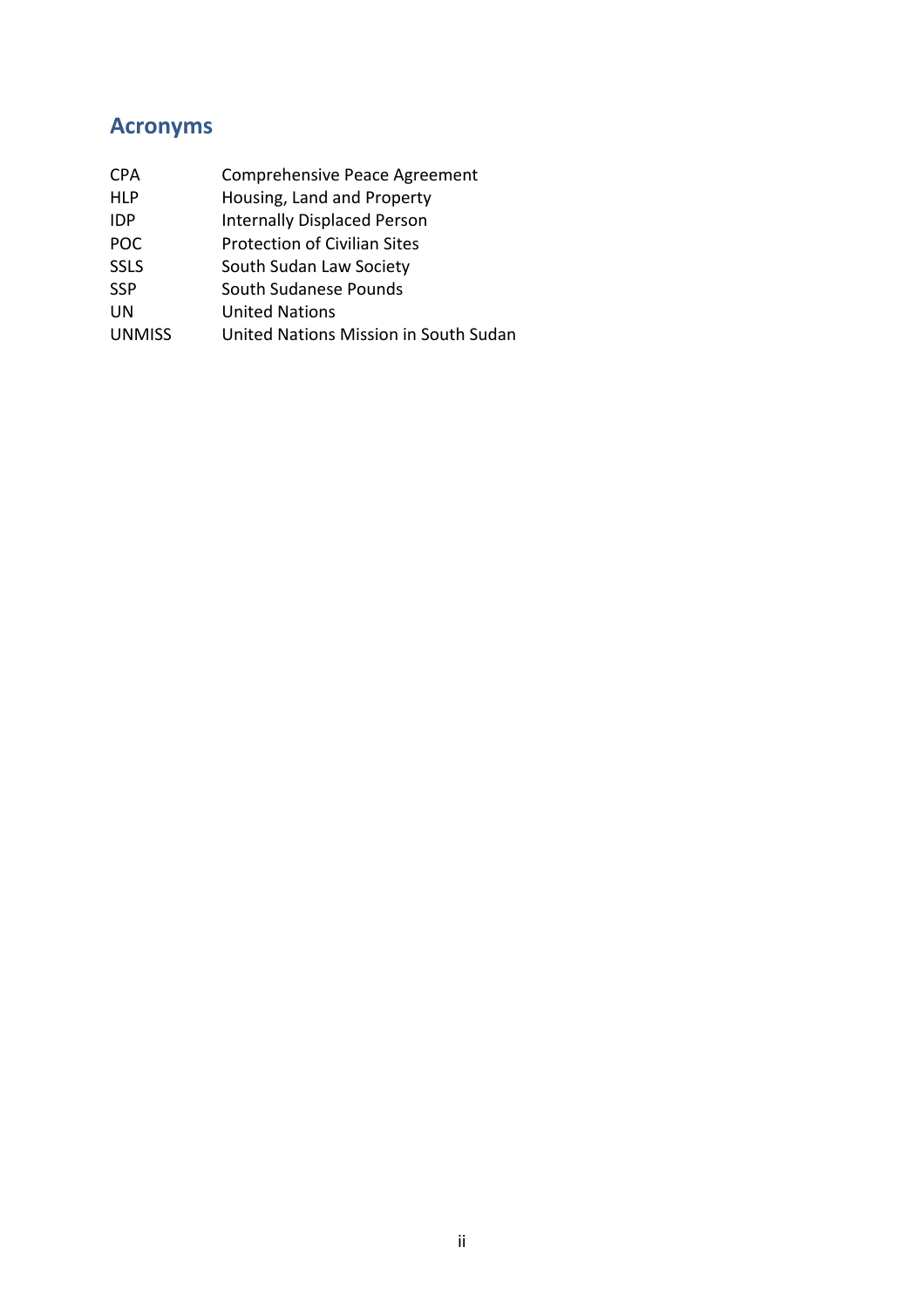# **List of Tables**

Table 1: List of targeted neighborhoods and settlements

Table 2: Sample distribution

Table 3: Distribution of Ethnic Groups (%)

Table 4: Locations where respondents were displaced from (%)

Table 5: Types of specific HLP disputes

# **List of Figures**

Figure 1: Maps of targeted areas in project locations

Figure 2: Displacement status

Figure 3: Household income (%)

Figure 4: When were you displaced? (%)

Figure 5: Do you currently have identity documents in your possession? x Displacement status (%)

Figure 6: Which of the following identity documents do you have in your possession? (%)

Figure 7: Does this land belong to you? x Gender x Displacement status (%)

Figure 8: What is the length of the lease or rental term? (%)

Figure 9: How much did you pay for this plot? (%)

Figure 10: How much do you think this land is worth? (%)

Figure 11: Which if any of the following payments have you made during the time you've occupied this landholding? (%)

Figure 12: Do you have any identity documents in your possession? x Is the land registered? (%)

Figure 13: Do you have documents or other items demonstrating your ownership? x Are those documents or other items currently in your possession? x Location (%)

Figure 14: What happened to the documents? (%)

Figure 15: With whom is this land registered? (%)

Figure 16: Plots registered with the Ministry of Physical Infrastructure x Location (%)

Figure 17: Which of the following documents or other items do you have? (%)

Figure 18: Has anyone in this household experienced a land-related dispute in the last three years? x Location (%)

Figure 19: How many land-related disputes have individuals in this household experienced in the last three years? (%)

Figure 20: Have any individuals in this household experienced a land-related dispute in the last three years? x Displacement status (%)

Figure 22: Incidence of specific land-related disputes (%)

Figure 23: Incidence of land grabbing x Location (%)

Figure 24: Incidence of multiple claims, expropriation and damaged/destroyed houses x Location (%)

Figure 25: Were you consulted/compensated [for cases of expropriation]? (%)

Figure 26: Have you tried to negotiate directly with the individual occupying your land? x Type of dispute (%)

Figure 27: Were those negotiations successful? x Type of dispute (%)

Figure 28: Have you tried to negotiate directly with the individual occupying your land? x Gender (%)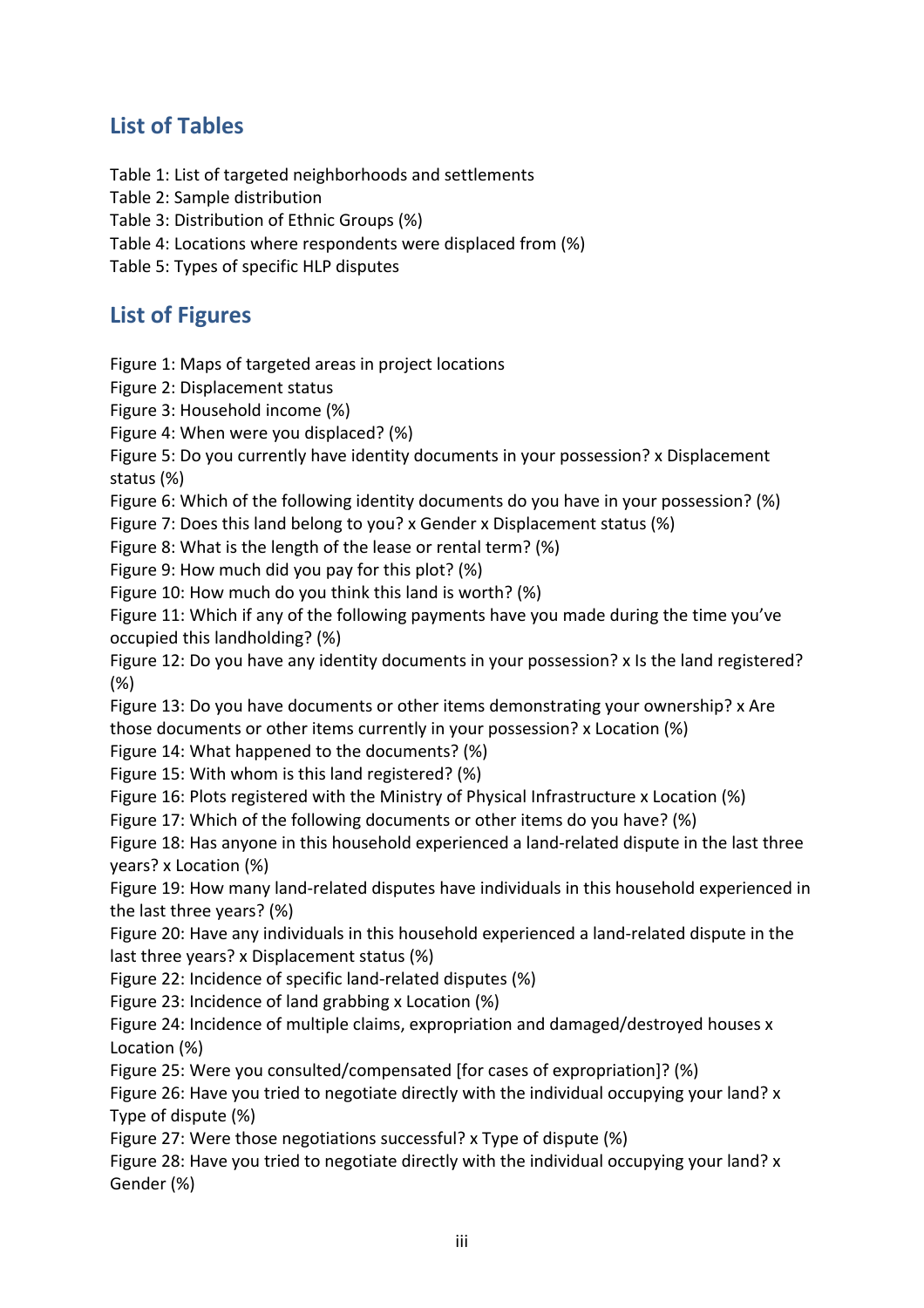Figure 29: Did you/other HH member seek assistance from any other actor to try to solve the dispute? x Type of dispute (%)

Figure 30: Why did you not seek assistance [for all four types of land grabbing]? (%) Figure 31: Who did you go to for assistance [for all 4 types of land grabbing]? x Location (%) Figure 32: Who did you go to for assistance [for multiple claims and expropriation]? (%) Figure 33: Was the matter resolved [for land grabbing, multiple claims, expropriation]? (%) Figure 34: How satisfied were you with the outcome [for land grabbing, multiple claims, expropriation]? (%)

Figure 35: In your opinion, what were the main causes of HLP disputes in this town in 2018? (%)

Figure 36: How secure do you feel that your rights to this land and property will be protected? x Displacement status (%)

Figure 37: In your opinion, how accessible are dispute resolution mechanisms for disputes arising from competing claims to land in this town? x Displacement status (%)

Figure 38: In your opinion, how well do dispute resolution mechanisms for land-related disputes function in this area? x Displacement status (%)

Figure 39: In your opinion, should someone who is displaced from elsewhere in South Sudan have a right to access land in this community? x Displacement Status x Nimule (%)

Figure 40: As far as you know, does the constitution recognize people's right to live wherever they want in South Sudan? x Displacement status x Nimule respondents (%)

Figure 41: Has the decision to create 32 states increased, decreased or had no impact on the number of HLP disputes in this area? x Location (%)

Figure 42: As far as you know, according to South Sudanese law, can a woman own land independently of her husband or any male relative? x Gender (%)

Figure 43: In your opinion, should women be able to own land independently of their husbands or male relatives? x Gender (%)

Figure 44: When you pass away, who will you bequeath this landholding to? x Gender (%)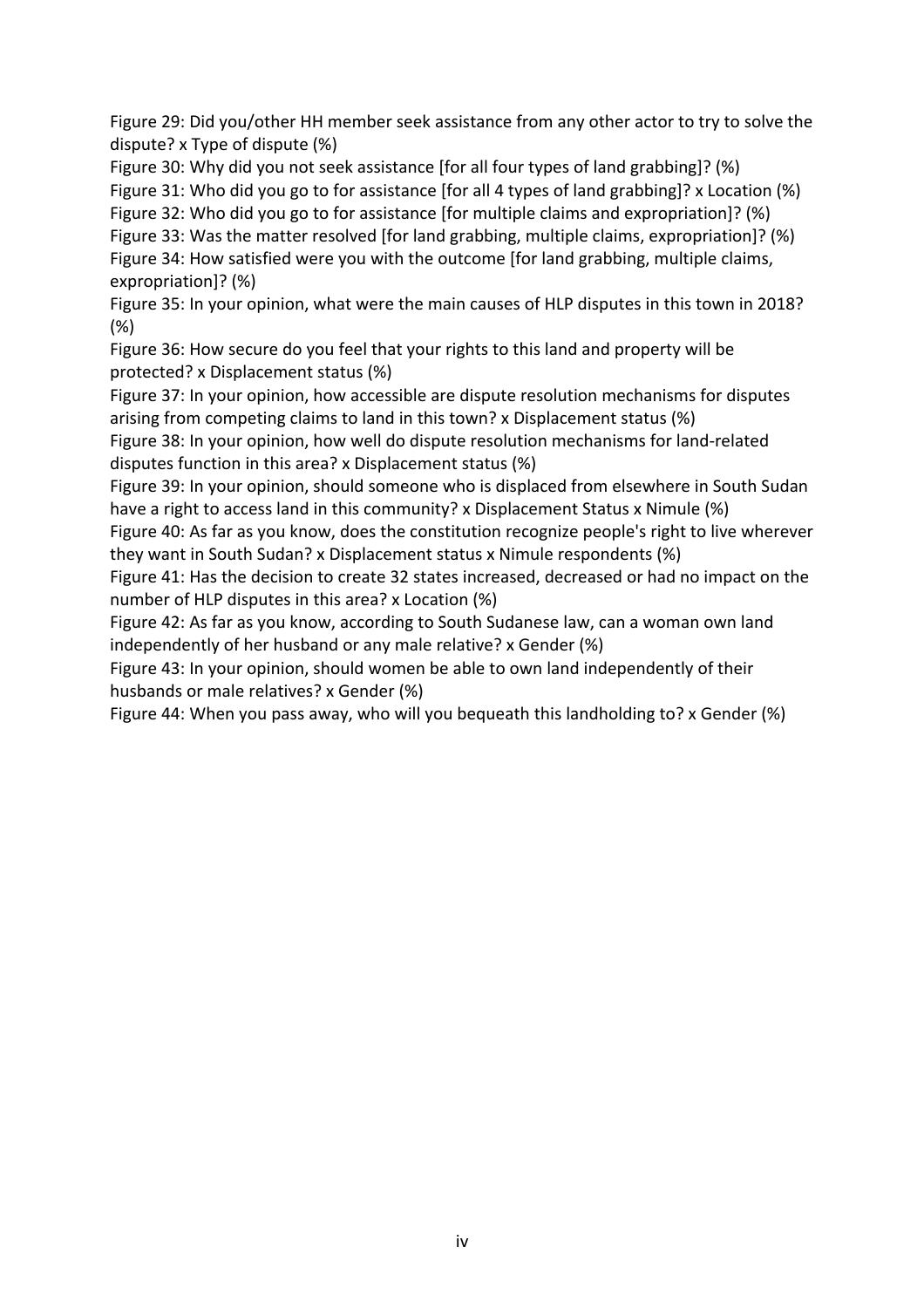# **Contents**

| 1              |
|----------------|
| $\overline{2}$ |
| 2.1            |
| 2.2            |
| 2.3            |
| 2.4            |
| 2.5            |
| 2.6            |
| 2.7            |
| 2.8            |
|                |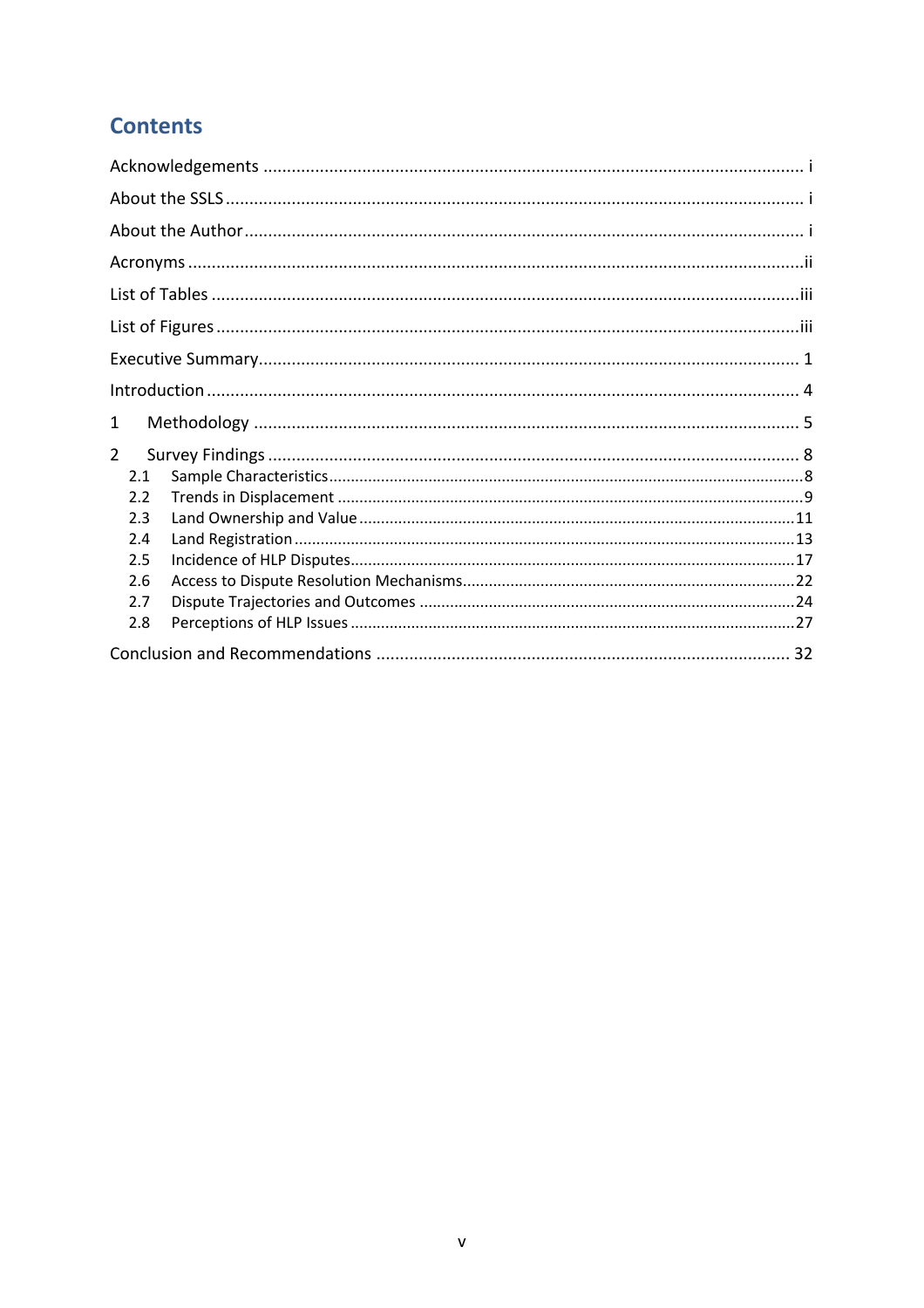# **Executive Summary**

#### *Introduction*

- This report presents findings from a survey of 677 households in four towns in South Sudan – Nimule, Torit, Wau and Yei. The survey gathered data on respondent perceptions of and experiences with HLP disputes.
- South Sudan is currently experiencing a crisis of displacement on a scale that not been seen since the height of the previous civil war in the mid-1990s. In just five years, the current conflict has displaced two in five of all South Sudanese in the country.
- Public authorities and development partners should address problems of housing, land and property (HLP) as they relate to displaced populations as an integral component of the emergency response. This would encourage safe, voluntary and dignified returns and prepare the ground for more substantial return and resettlement efforts in the future.

#### *Trends in Displacement*

- Three hundred ninety (58%) of the respondent households had one or more internally displaced persons (IDPs) residing in them. Of the 49 percent of household heads that identified themselves as IDPs, the vast majority (95%) said they were displaced as a result of conflict. Two-thirds (67%) of IDP respondents were displaced in the period since 2016.
- Compared to IDPs, the sample included comparatively fewer returnees (14%). While a majority (64%) were displaced in the period since 2013, more than a third (36%) were displaced before 2013, some as far back as the 1970s.
- Forty percent of respondents overall said that they did not have identity documents in their possession, and IDPs (50%) were far more likely to lack identity documents than people who had not been displaced (28%).

## *Characteristics of the Landholding*

- Thirty-seven percent of respondents said that the plot where they were residing did not belong to them, but most (85%) of those respondents were staying there with the owner's consent.
- Sixty percent of respondents said that no specific time period was provided for in whatever agreement they had used to acquire the land.
- Twenty-five percent of respondents who answered the question said that they did not pay anything for the landholding. The remaining responses ranged from a low of just 10 South Sudanese Pounds (SSP) to a high of 150,000 SSP.
- The median increase in value between what the respondent paid for the land and the respondent's estimate of its current worth was 300,000 SSP, reflecting the rapidly changing land markets and high rates of inflation in South Sudan.
- When asked whether they had made any of a series of payments for the land, 44 percent of respondents said they had not made any payments. Just one percent of respondents said that they had paid taxes during the time they occupied the landholding.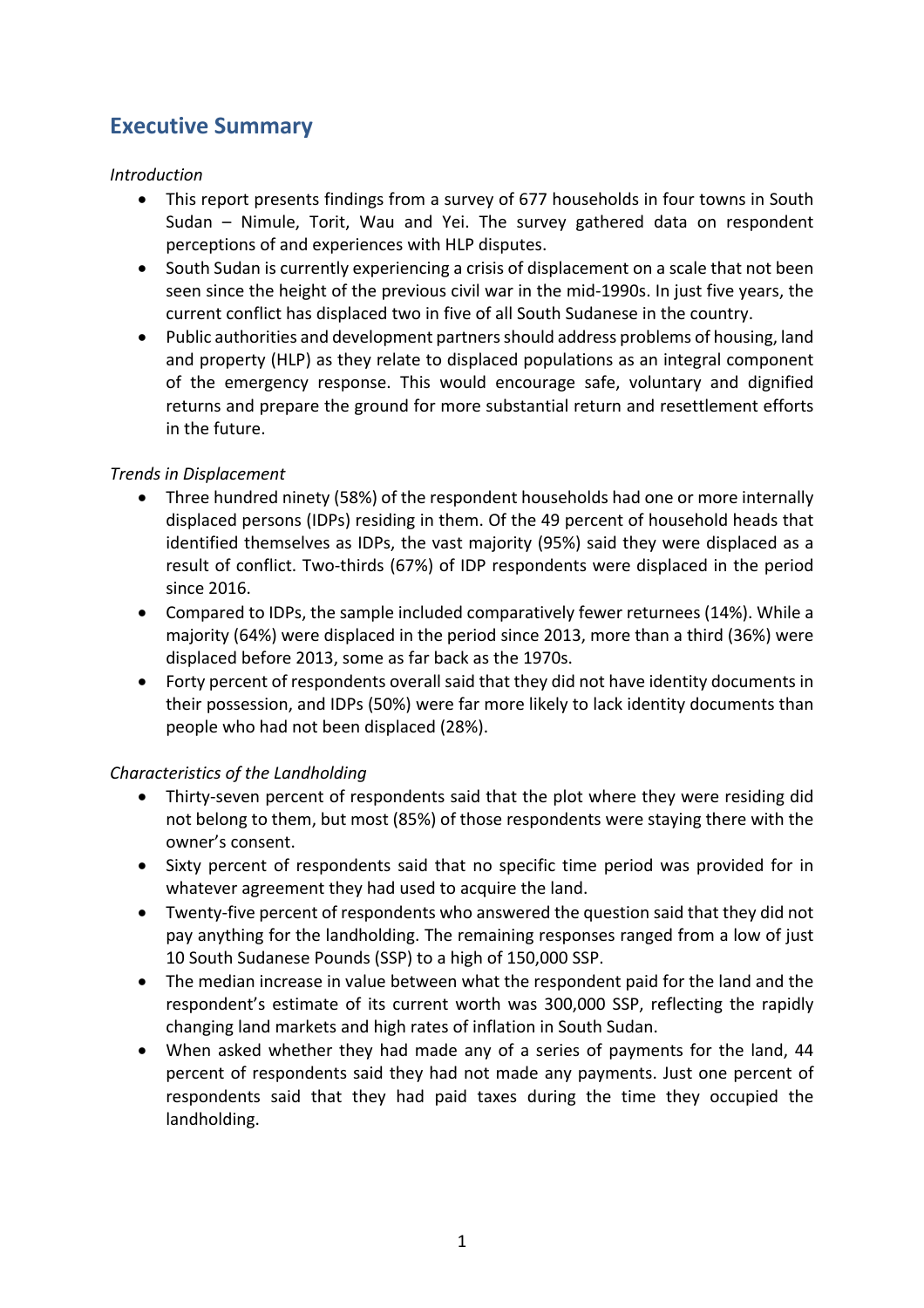#### *Incidence of HLP Disputes*

- Approximately one in five respondents (21%) said that someone in their household had experienced an HLP dispute within the last three years. Most households had only experienced a single land-related dispute, but a quarter of households had experienced two to five disputes and 13 percent had experienced more than five disputes. Most (86%) of the disputes involved an IDP or returnee.
- Nearly one in five households (19%) experienced one or more incidents of land grabbing. (For the purposes of the survey, 'land grabbing' was defined as the unlawful occupation of another person's land without his or her permission.)
- Overall, there were fewer cases of expropriation than land grabbing, but the incidence rates of expropriation in Yei (17%) were much higher than those in the other locations. Conversely, aside from the one returnee (3%) in Yei whose house was damaged or destroyed, 34 percent of the returnees in Torit encountered this problem.
- Survey data suggests that the public authorities involved with most expropriations are not satisfying basic standards of due process. Sixty-eight percent of respondents that had their property expropriated said they were not consulted beforehand, and 85 percent said that they did not receive compensation.

## *Access to Dispute Resolution Mechanisms*

- In 61 percent of the cases of land grabbing involving IDPs or other plots owned by non-IDP household heads, the individual concerned tried to negotiate directly with the person occupying their land. However, these efforts at direct negotiation had poor success rates, with only four respondents (8%) saying that the negotiations were successful.
- IDP men (58%) were much more likely to try to negotiate with the individual than women (31%), and IDPs overall (51%) were less likely to try to negotiate with the individuals occupying their land than non-IDPs (75%).
- The data on access to dispute resolution mechanisms demonstrates the willingness of many respondents to seek third-party assistance in addressing their HLP dispute, while shedding light on the major gaps that exist. Eighty-one percent of returnees that experienced land grabbing and 63 percent of respondents in households subject to multiple ownership claims sought assistance from third parties. In addition, more than 50 percent of non-IDP households that experienced land grabbing or expropriation sought third-party assistance.
- Conversely, just 20 percent of IDPs sought assistance from third parties in trying to resolve their disputes relating to land grabbing. Similarly, returnees whose houses were damaged or destroyed (almost all of whom were found in Torit) were also less likely (14%) to seek third-party assistance.
- Respondents who experienced land grabbing went most frequently (38%) to the statelevel Ministry of Physical Infrastructure for assistance. Other prominent actors in dispute resolution included statutory courts (17%), traditional authorities (16%) and county, payam or boma officials (13%).
- For a majority of HLP disputes in which respondents sought third-party assistance, the issue had not been resolved at the time of the interview. However, those respondents whose disputes had been resolved expressed high levels of satisfaction with the outcome, with 85 percent of respondents saying that they were 'very' or 'somehow' satisfied.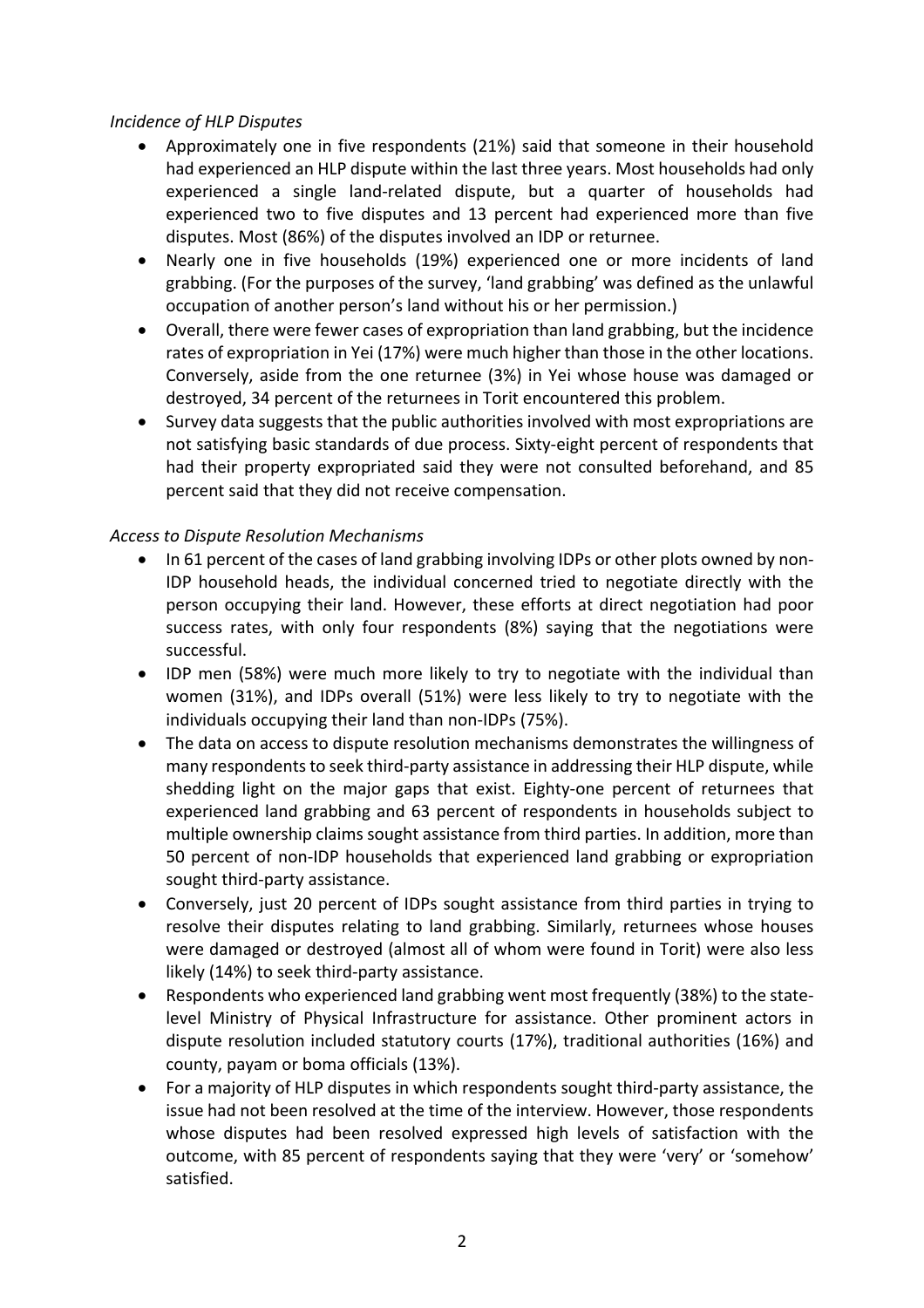## *Perceptions of HLP Issues*

- Respondents expressed considerable confidence in their tenure security and in the accessibility and effectiveness of dispute resolution mechanisms. However, feelings of insecurity among IDPs and returnees were twice those of non-displaced respondents.
- Perceptions about the right of IDPs to access land in different parts of the country highlighted the tensions associated with prolonged displacement. For example, less than half (48%) of non-IDP respondents in Nimule thought that IDPs should have a right to access land in that community compared to 91 percent of IDPs.
- A sizeable majority of both men and women thought that South Sudanese law protected women's ownership rights, but more than twice as many male respondents (15%) thought the law prohibited women's land ownership as female respondents (6%), and more than three times as many male respondents (22%) thought that women should be prohibited from owning land as female respondents (7%).
- Although female respondents (56%) were more likely to say that they would bequeath their landholding to their daughters than male respondents (34%), 94 percent of female respondents said that they would bequeath their landholding to their son.

## *Recommendations*

- 1. Systematically document HLP claims in priority areas.
- 2. Strengthen, expand and where necessary, create processes to peacefully resolve HLP disputes.
- 3. Deploy programs to improve access to justice for affected populations.
- 4. Ensure that women's access to justice for HLP problems is addressed as a core pillar of the emergency response.
- 5. Invest in open and honest public dialogue on land reform.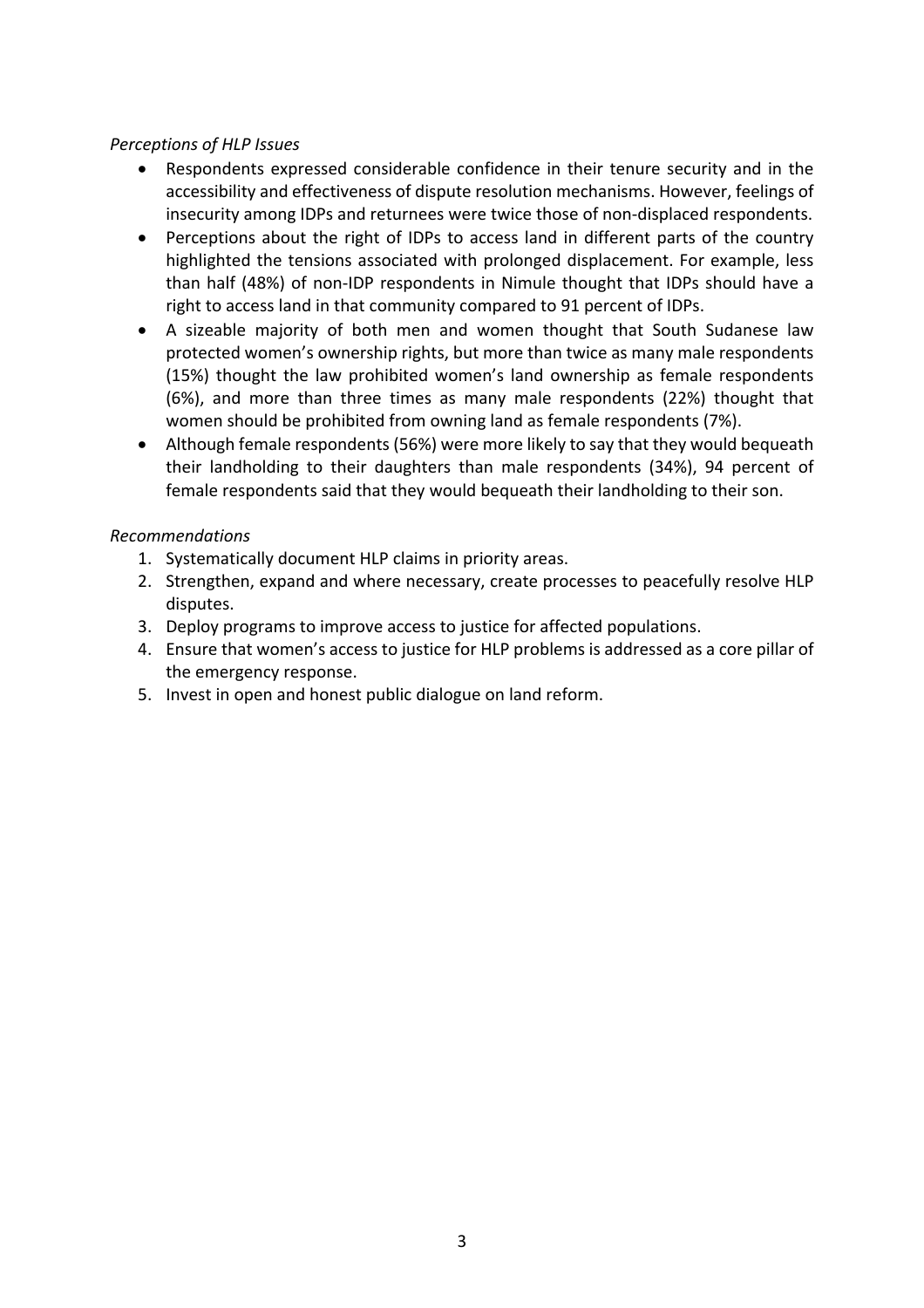# **Introduction**

Five years of civil war in South Sudan have brought to the surface a contradiction between the rhetoric of elite peace processes, on the one hand, and the realities of the humanitarian situation, on the other. Over the years, successive peace agreements have called for a host of progressive reforms. If somewhat overambitious, these agreements may carry the seeds of what could one day become a meaningful postwar transition. Yet, the warring parties typically violate the agreements immediately after they are signed, as military mindsets and lack of trust quickly come to dominate their political calculations. A more strategic approach is needed. Between blind optimism in the promises of politicians and hopeless pessimism in the inevitability of conflict lies a middle-ground that would identify the indicators of progress towards peace and stability, determine how best to measure them, and put in place targeted interventions that help to reduce conflict.

Among the most significant indicators of a transition from war to post-conflict recovery would be the return and resettlement of displaced populations. South Sudan is currently experiencing a crisis of displacement on a scale that not been seen since the height of the previous civil war in the mid-1990s. In just five years, the current conflict has displaced 4.43 million people – approximately two in five of all South Sudanese in the country – including 1.96 million internally displaced persons (IDPs) and 2.47 million refugees. But the return and resettlement of this displaced population is a highly political proposition. Armed groups often encourage people to return to areas under their control in an effort to enhance their legitimacy and gain access to rents from humanitarian assistance. The United Nations Mission in South Sudan (UNMISS) has saved lives by opening its doors to more than 200,000 IDPs in protection of civilian (POC) sites across the country, but years later these populations remain trapped in the POCs without a clear exit strategy.

South Sudanese have lived through generations of war and are well-versed in the risks that it entails. The fact that displaced populations have not yet left the very difficult conditions that they face in IDP settlements and refugee camps to return home following the signing of the peace agreement in September 2018 is reason enough to take a cautious approach to return and resettlement. Nonetheless, there are steps that public authorities and development partners can take now to encourage safe, voluntary and dignified returns and to prepare the ground for more substantial efforts in the future. For example, interventions to address problems of housing, land and property (HLP) that the conflict has left in its wake could demonstrate political will to tackle the underlying drivers of conflict, support reconciliation processes, and provide a foundation upon which war-affected populations could begin to rebuild their lives. If not addressed as priorities in the emergency response, HLP issues will become more contentious and costlier to solve, presenting fundamental barriers to durable solutions for displaced populations and host communities.

This report presents findings from an HLP survey in four towns – Nimule, Torit, Wau and Yei. The survey targeted 677 households across the four locations and asked respondents a series of questions about their perceptions of and experiences with HLP disputes. Section one provides an overview of the methodology. Section two summarizes key findings and policy implications. The last section offers some concluding observations and recommendations to inform HLP programming moving forward.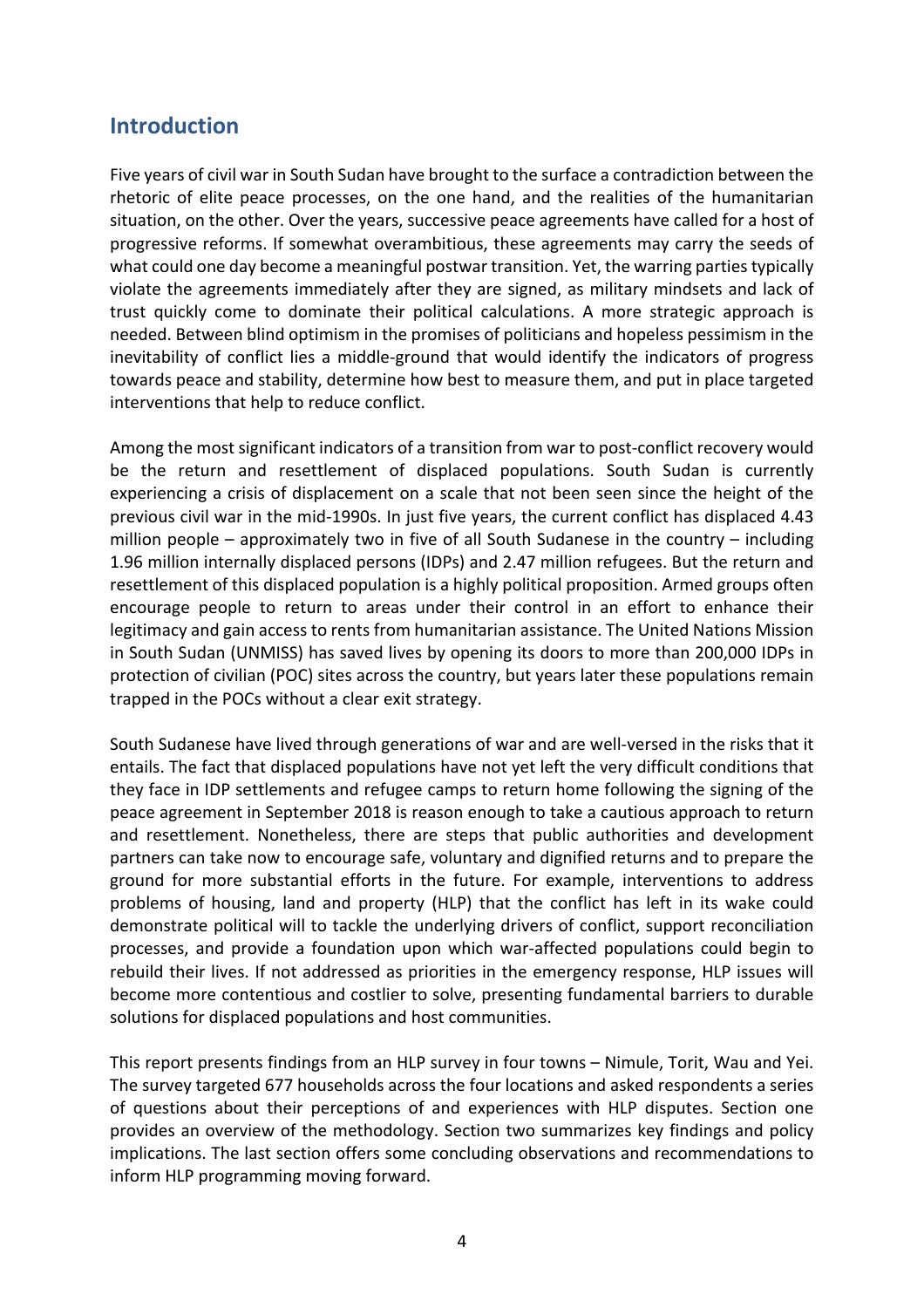# **1 Methodology**

 $\overline{a}$ 

The survey was conducted over a two-month period between December 2018 and January 2019. Researchers developed a questionnaire consisting of 161 questions to assess people's experiences with and perceptions of a range of HLP issues. For specific HLP disputes (e.g. secondary occupation, land grabbing, expropriation, multiple claimants to a single landholding, destruction of houses, etc.), respondents were asked a series of questions to assess the incidence rates and the steps that the respondent took, if any, to address the issue. The survey included a total of six modules:

- Module A Individual and Household Characteristics
- Module B Experience with Displacement
- Module C Status of the Landholding
- Module D Disputes Involving the Household Head
- Module E Disputes Involving Other Household Members
- Module F Perceptions of HLP Disputes

The sample was developed using a multi-stage sampling procedure. The four towns in which interviews were conducted – Nimule, Torit, Wau and Yei – were predetermined as areas where the South Sudan Law Society (SSLS) was providing legal aid on HLP issues as part of an underlying project. Researchers identified neighborhoods or settlements in these four locations where many IDPs were concentrated, many returnees were concentrated, or from where many people had been displaced. Data collection focused on these areas in order to increase the chances that the survey would cover a sufficient number of disputes to draw broader conclusions about the choices that people make when confronted with these situations. Table 1 lists the neighborhoods and settlements and Figure 1 provides maps<sup>1</sup> of the areas that were targeted in each location:

| <b>Nimule</b>    | Torit             | Wau               | Yei                    |
|------------------|-------------------|-------------------|------------------------|
| $\bullet$ Abila  | • Addis Ababa     | $\bullet$ Block B | • Hai Munuki           |
| $\bullet$ Kololo | $\bullet$ Gumbo   | $\bullet$ Block C | • IDP protection sites |
| • Malakia East   | $\bullet$ Ifonyak | $\bullet$ Block D | $\bullet$ Makat        |
| • Malakia West   | $\bullet$ Iluhum  | • Massina POC     | • Nyakama              |
| • Motoyo East    | $\bullet$ Kuku    | • Nazareth POC    | • Romoju               |
| • Motoyo West    | $\bullet$ Mairo   | • UNMISS POC 1    |                        |
| • Nimule Central | • Malakia         | • UNMISS POC 2    |                        |
|                  | • Mortwari        | • Wau Cathedral   |                        |

## **Table 1: List of targeted neighborhoods and settlements**

Researchers selected households in each location using a random walk technique with a builtin skip pattern. The interview was then conducted with the household head based on the

<sup>&</sup>lt;sup>1</sup> The heat signatures on the maps indicate locations where interviews were carried out. GPS connectivity in the project locations was somewhat limited, so the maps do not capture every interview that was conducted.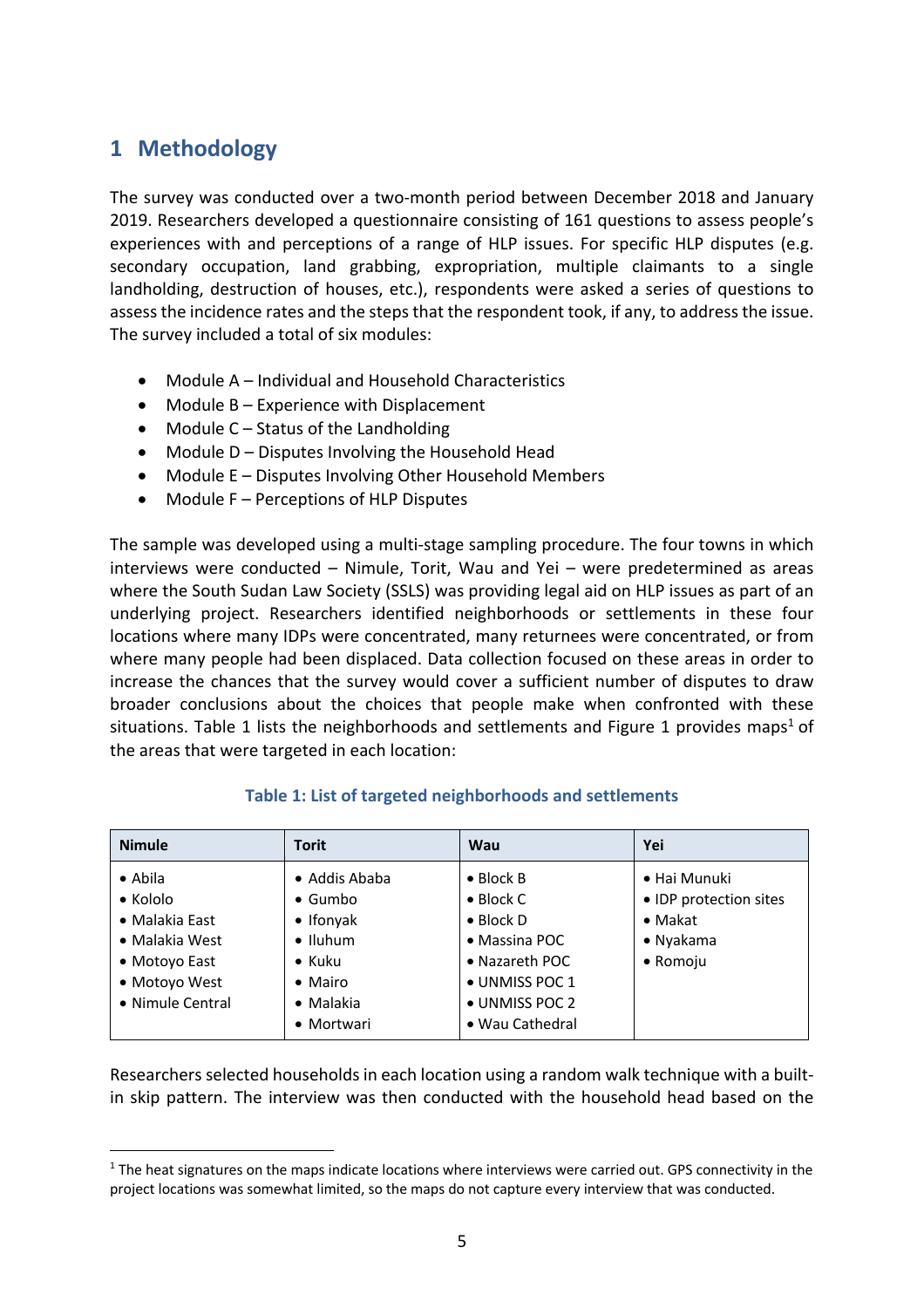assumption that he or she would be best positioned to provide reliable information about that specific landholding and landholdings belonging to other household members.

A team of nine enumerators was recruited to conduct interviews across the four survey locations. All enumerators were South Sudanese nationals, familiar with the local context, proficient in English, fluent in languages spoken by the respondents, and had prior experience conducting surveys with the SSLS. Enumerators received two days of training on survey techniques and the survey instrument. Data was collected using the KoBoToolbox program for Android-based smartphones. All respondents provided verbal informed consent to participate in the study.

Several limitations should be kept in mind when interpreting the results. First, several of the HLP disputes covered in the survey had relatively low incidence rates in the sample population. For example, just 11 households (2%) said that a household member other than the household head had a plot of land that was seized or expropriated by the government within the past three years.<sup>2</sup> One must exercise caution in generalizing about results based on such a small number of incidents. For future surveys of this kind, larger sample sizes could help to compensate for the fact that certain types of disputes may have lower incidence rates in a given population.

Second, the survey does not aim to generate statistically representative samples of populations in the four towns. Researchers deliberately chose to focus on the problem areas above in order to inform SSLS legal aid activities in these areas and maximize the chances of randomly-selecting households that have experienced HLP-related disputes. While one cannot extrapolate findings to the four locations as whole, they do accurately represent the views of the people with whom enumerators spoke and can be used to inform subsequent programming.

 $\overline{a}$ 

 $2$  Incidence rates for the expropriation of plots owned by the household head was a bit higher at eight percent.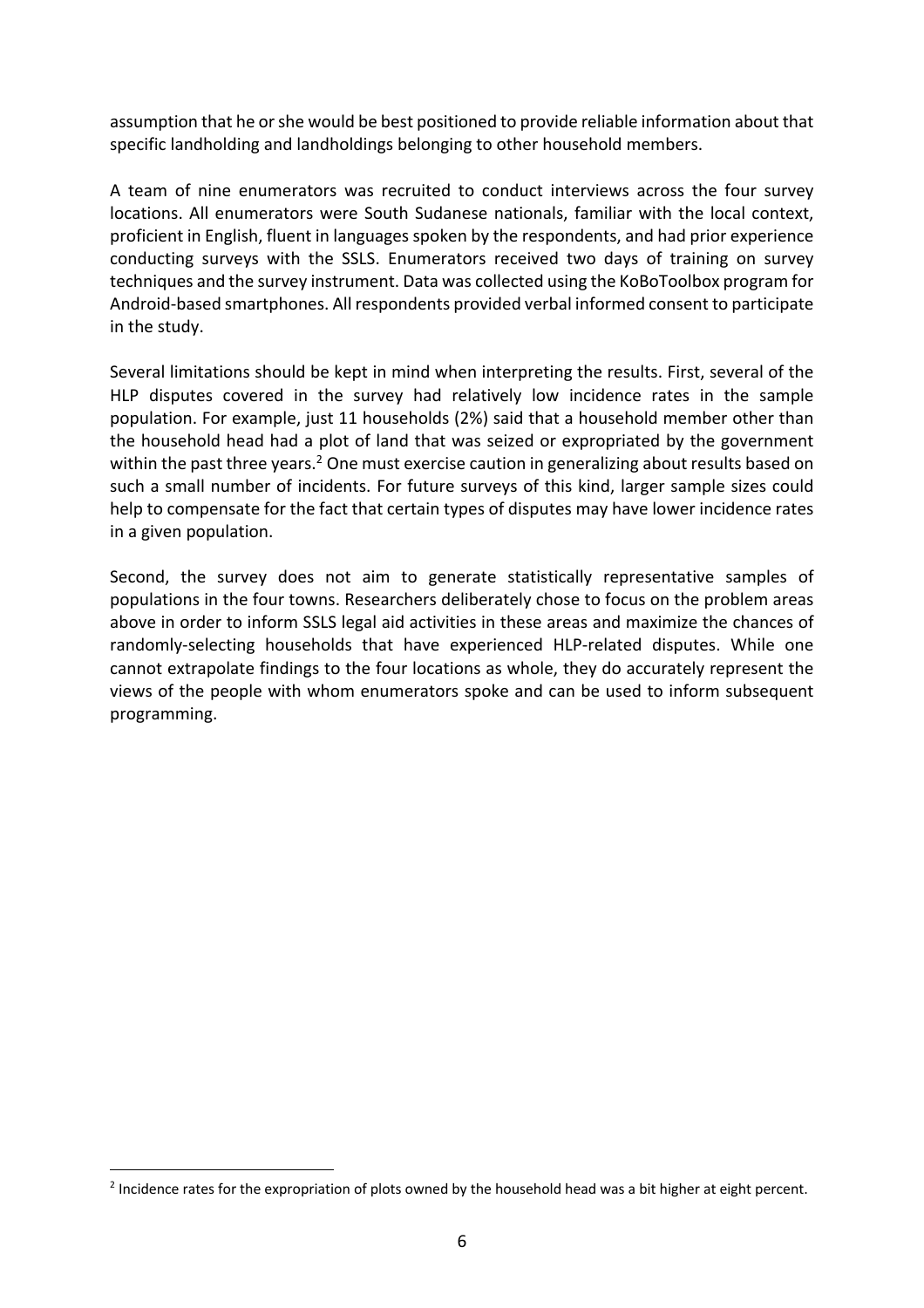



# **Figure 1: Maps of targeted areas in project locations**



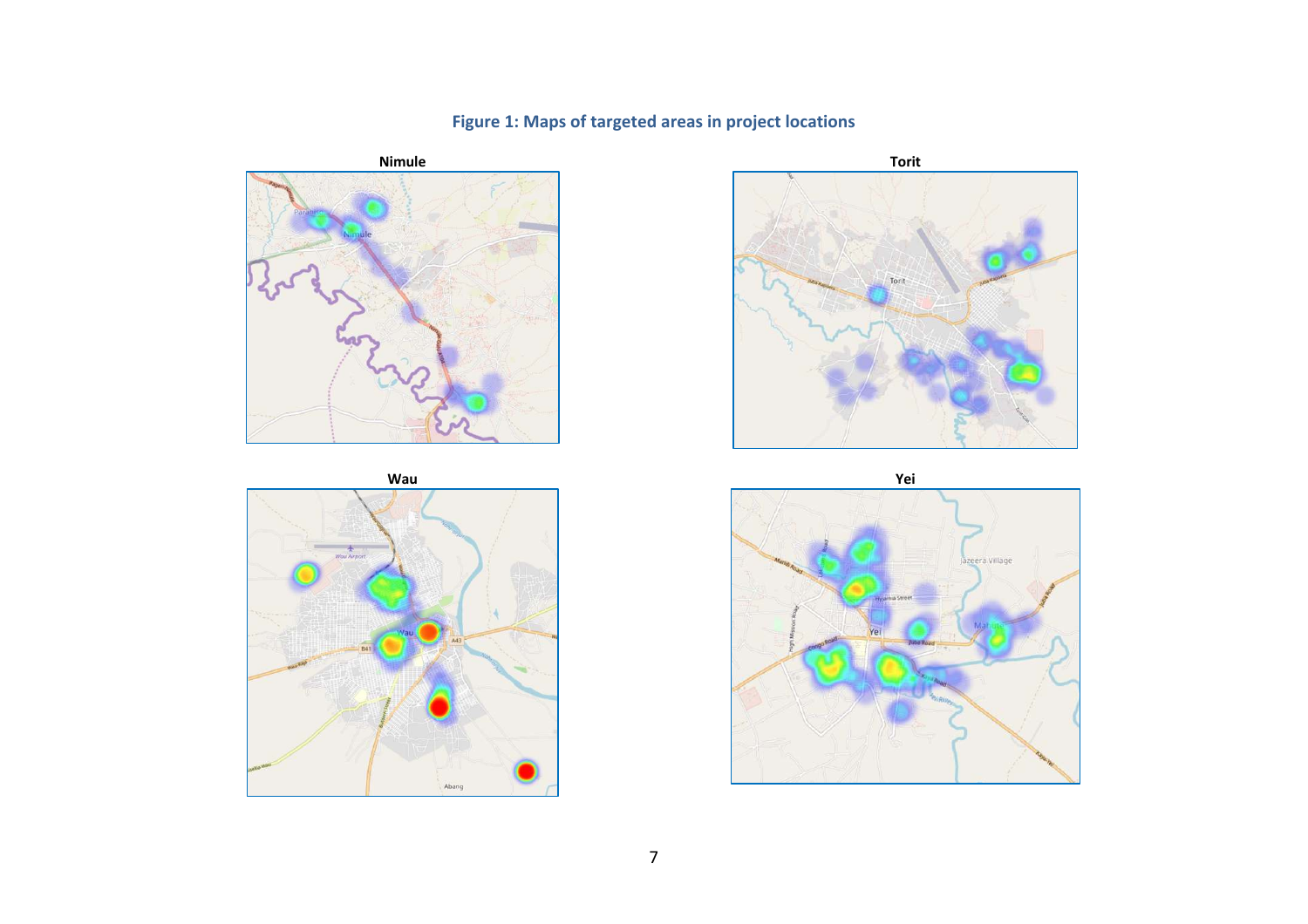# **2 Survey Findings**

# **2.1 Sample Characteristics**

The survey sample was comprised of 677 individuals across four locations: Nimule, Torit, Wau and Yei (see Table 2). The sample included significant numbers of IDPs, but there were comparatively fewer returnees, including just four (2%) returnee respondents in Wau (see Figure 2). The low number of returnees reflects the fact that the return and resettlement of displaced populations has not yet begun in earnest, despite the signing of the peace agreement in September 2019.



**Figure 2: Displacement status**

As explained in the methodology section, the sample plan targeted household heads irrespective of gender. As a result, gender imbalances were apparent between research locations. For example, 83 percent of respondents in Nimule were male and 75 percent of respondents in Yei were female. That being said, the sample as a whole achieved a degree of gender parity with 53 percent female and 47 percent male respondents.

|                | Location | <b>IDPs</b>  |      | <b>Returnees</b> |      | Non-<br>displaced |      | Female |      | <b>Male</b>  |      | <b>Total</b> |      |
|----------------|----------|--------------|------|------------------|------|-------------------|------|--------|------|--------------|------|--------------|------|
|                |          | $\mathsf{n}$ | pct. | $\mathsf{n}$     | pct. | $\mathsf{n}$      | pct. | n      | pct. | $\mathsf{n}$ | pct. | n            | pct. |
| $\mathbf{1}$   | Nimule   | 89           | 57%  | 33               | 21%  | 33                | 21%  | 26     | 17%  | 129          | 83%  | 155          | 23%  |
| $\overline{2}$ | Torit    | 61           | 36%  | 38               | 23%  | 70                | 41%  | 94     | 56%  | 75           | 44%  | 169          | 25%  |
| 3              | Wau      | 105          | 54%  | 4                | 2%   | 87                | 44%  | 124    | 63%  | 72           | 37%  | 196          | 29%  |
| $\overline{4}$ | Yei      | 78           | 50%  | 20               | 13%  | 59                | 38%  | 117    | 75%  | 40           | 26%  | 157          | 23%  |
|                |          | 333          | 49%  | 95               | 14%  | 249               | 37%  | 361    | 53%  | 316          | 47%  | 677          | 100% |

#### **Table 2: Sample distribution**

Other characteristics of the sample include the following:

- Age range 39 percent of respondents were 35 years of age or younger, 47 percent were 36 to 55 years of age and 14 percent were 56 or older.
- Marital status –73 percent of respondents were married.
- Literacy  $-42$  percent of respondents said they can read and write in English and 26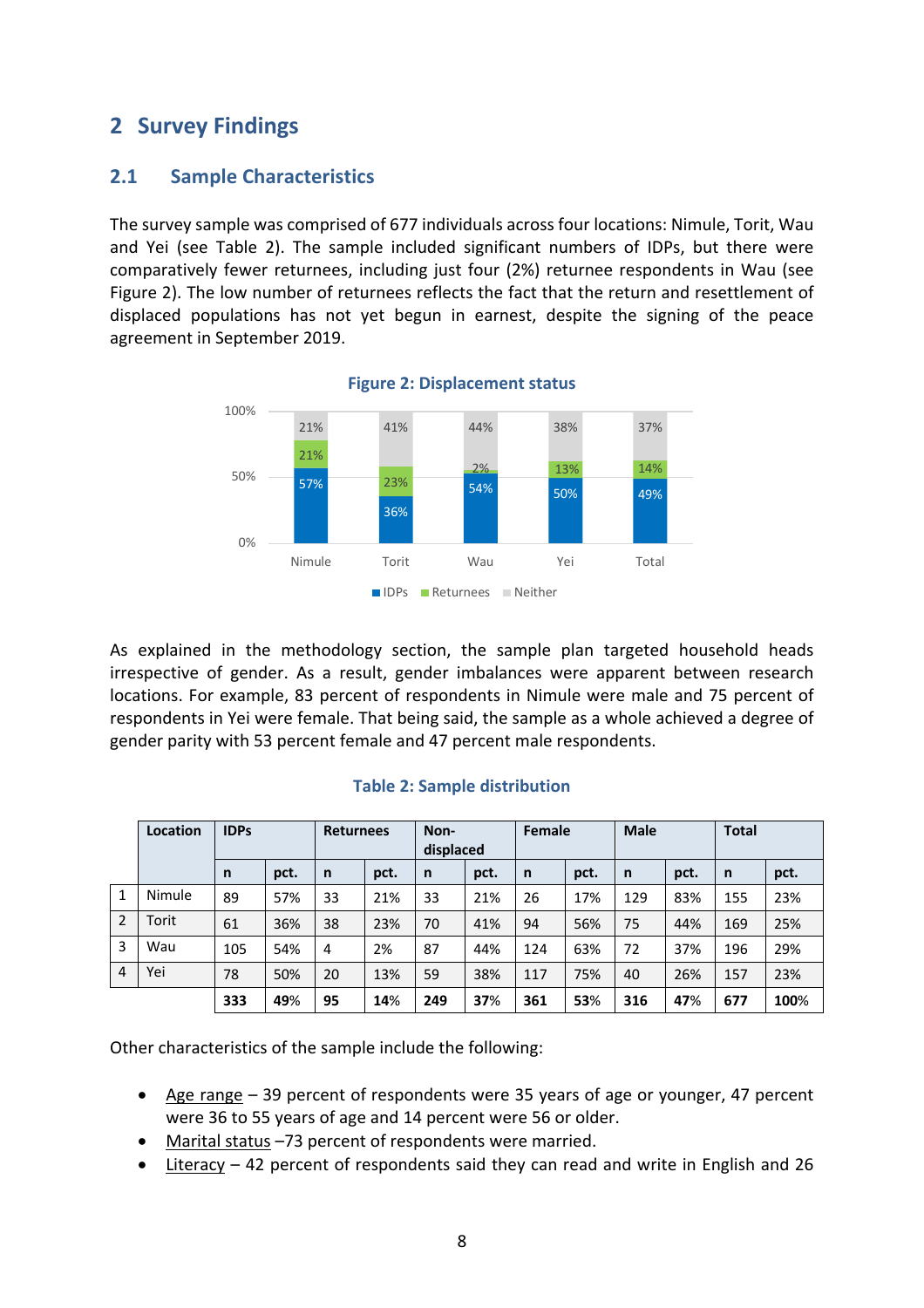percent of respondents said they can read and write in Arabic.

- Education 25 percent of respondents had no schooling, 37 percent had only primary school education, 27 percent had secondary school education, and 11 percent had university education.
- Household size Respondent households had an average of 7.4 household members.
- Household income 28 percent of respondents estimated their monthly household income to be between 1 SSP and 10,000 SSP per month (roughly \$50 USD at the prevailing exchange rate) (see Figure 3). However, more than half of respondents (55%) said that they could not estimate their monthly income, which may suggest a certain reluctance to answer the question.
- Nationality Respondents were overwhelmingly South Sudanese, but the sample did include five Sudanese, five Ugandans and one Congolese.
- Ethnicity a total of 30 ethnic groups were represented in the sample. Six ethnic groups had five percent or more representation in the sample as a whole: Dinka, Fertit, Kakwa, Lotuka, Luo and Madi. Table 3 below shows the ethnic groups with five percent or more representation in one or more of the survey locations.



#### **Figure 3: Household income (%)**

|               | <b>Acholi</b> | <b>Dinka</b> | Fertit | <b>Kakwa</b> | <b>Kuku</b> | Lango | Lopit | Lotuka | LUO | Madi | Pari | Poiulu     |
|---------------|---------------|--------------|--------|--------------|-------------|-------|-------|--------|-----|------|------|------------|
| <b>Nimule</b> | 5%            | 43%*         | 0%     | 1%           | 2%          | 1%    | 0%    | 1%     | 0%  | 42%  | 0%   | 1%         |
| Torit         | 8%            | 0%           | 1%     | 1%           | 4%          | 8%    | 6%    | 49%    | 0%  | 7%   | 7%   | 0%         |
| Wau           | 0%            | <b>13%</b>   | 51%    | 0%           | 0%          | 0%    | 0%    | 1%     | 26% | 2%   | 0%   | 0%         |
| Yei           | 2%            | 1%           | 1%     | 59%          | 6%          | 0%    | 0%    | 0%     | 1%  | 0%   | 0%   | <b>19%</b> |
| Overall       | 4%            | 14%          | 15%    | 14%          | 3%          | 2%    | 2%    | 13%    | 8%  | 12%  | 2%   | 4%         |

## **Table 3: Distribution of Ethnic Groups (%)**

\* Groups with 10% or more representation in any one of the four survey locations are highlighted with yellow.

# **2.2 Trends in Displacement**

Three hundred ninety (58%) of the respondent households had one or more IDPs residing in them (with an average of 5.1 IDPs in each of the households). Of the 49 percent of household heads that identified themselves as IDPs, the vast majority (95%) said they were displaced as a result of conflict. Two-thirds (67%) of IDP respondents were displaced in the period since 2016 (see Figure 4), reflecting the progression of the conflict over the years from one concentrated mostly in Greater Upper Nile in the 2013-16 period to one engulfing the entire country since 2016.

Of those respondents displaced prior to 2013, most (70%) are in Nimule, pointing to groups of Dinka Bor that came to settle in Nimule after being displaced from Bor in the mid-1990s.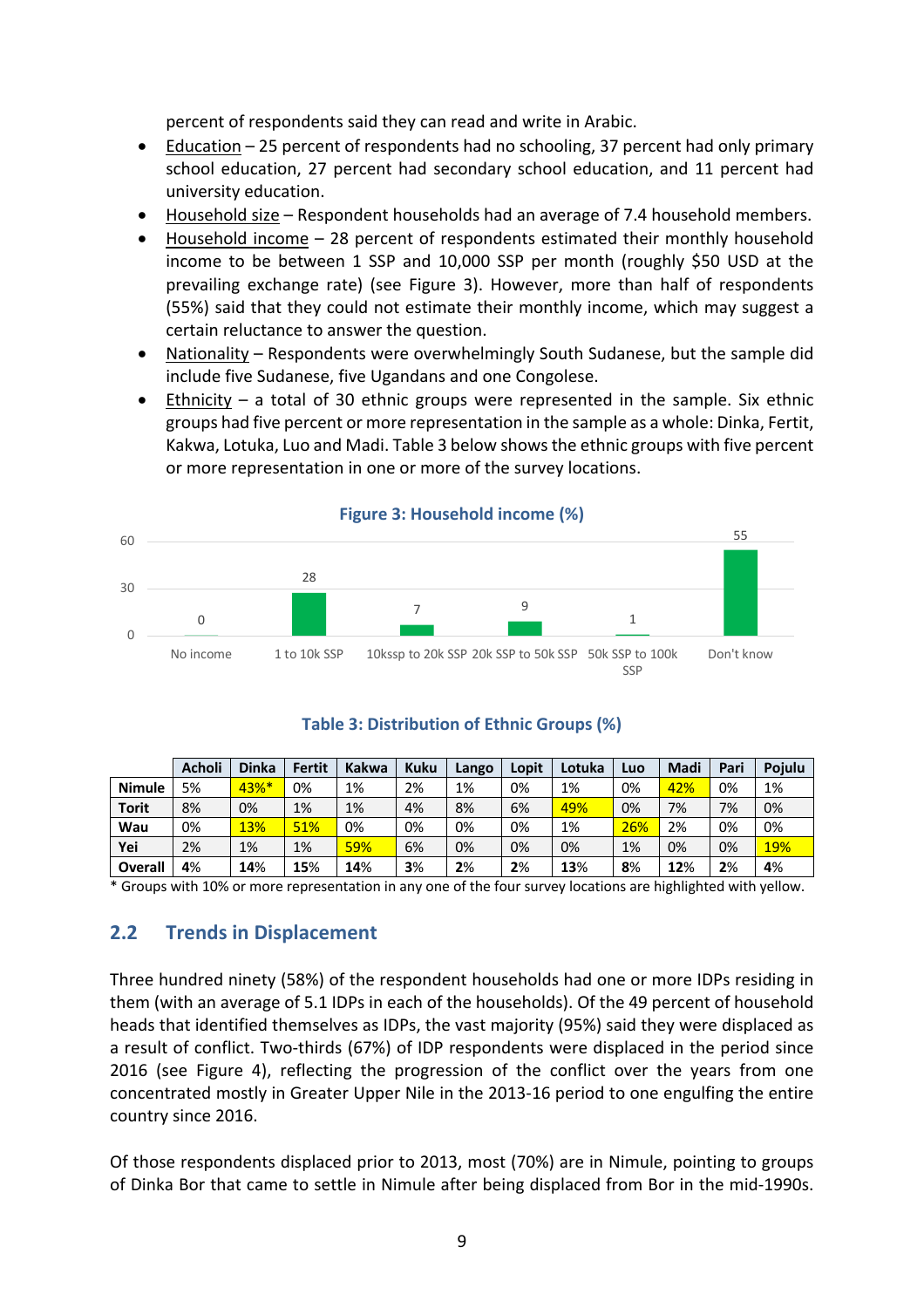However, even in Nimule, a majority of respondents (74%) said they were displaced in the period since the outbreak of the current conflict in 2013. The prevalence of IDPs from Jonglei in Nimule distinguishes it somewhat from the other three locations, where IDPs were mostly displaced from within the same state (see Table 4).



|              | ē.<br>Equatori<br>Central | Equatoria<br>Eastern | Jonglei | Lakes | Bahr-el-Ghazal<br>Northern | Unity | <b>Upper Nile</b> | Warrap | Bahr-el-Ghazal<br>Western | Equatoria<br>Western |
|--------------|---------------------------|----------------------|---------|-------|----------------------------|-------|-------------------|--------|---------------------------|----------------------|
| Nimule       | $24%$ *                   | 16%                  | 43%     | 3%    | 1%                         | 5%    | 3%                | 2%     | 0%                        | 3%                   |
| Torit        | 13%                       | 77%                  | 0%      | 0%    | 2%                         | 2%    | 0%                | 3%     | 0%                        | 3%                   |
| Wau          | 0%                        | 0%                   | 0%      | 0%    | 0%                         | 0%    | 0%                | 0%     | 99%                       | 1%                   |
| Yei          | 97%                       | 1%                   | 0%      | 0%    | 0%                         | 0%    | 0%                | 0%     | 0%                        | 1%                   |
| <b>Total</b> | 32%                       | 19%                  | 11%     | 1%    | 1%                         | 2%    | 1%                | 1%     | 31%                       | 2%                   |

#### **Table 4: Locations where respondents were displaced from (%)**

\* Areas from where more than 10 percent of respondents were displaced in a given location are highlighted in Yellow.

Compared to IDPs, the sample included comparatively fewer returnees (14%). The vast majority (91%) of returnees had previously lived in the towns to which they were returning. While a majority (64%) were displaced in the period since 2013, more than a third (36%) were displaced before 2013, some as far back as the 1970s. Most (48%) returnees were coming home after living as refugees in another country, while others had been displaced within the same town (31%) or the same state (12%). Sixty percent of returnees said that they had returned to that town in the past two years.

Among the challenges that displaced persons and returnees often face is missing or destroyed identity documents. Without a valid form of identification, people can encounter difficulties accessing a range of public services, including land administration systems. Forty percent of respondents overall said that they did not have identity documents in their possession, but IDPs were far more likely to lack identity documents (50%) than people who had not been displaced (28%) (see Figure 5). Fifty percent of IDPs and 31 percent of returnees said that they left identity documents behind when they were displaced. The most common forms of identification for those that had identity documents in their possession were nationality IDs (76%) and birth or age assessment certificates (60%) (see Figure 6).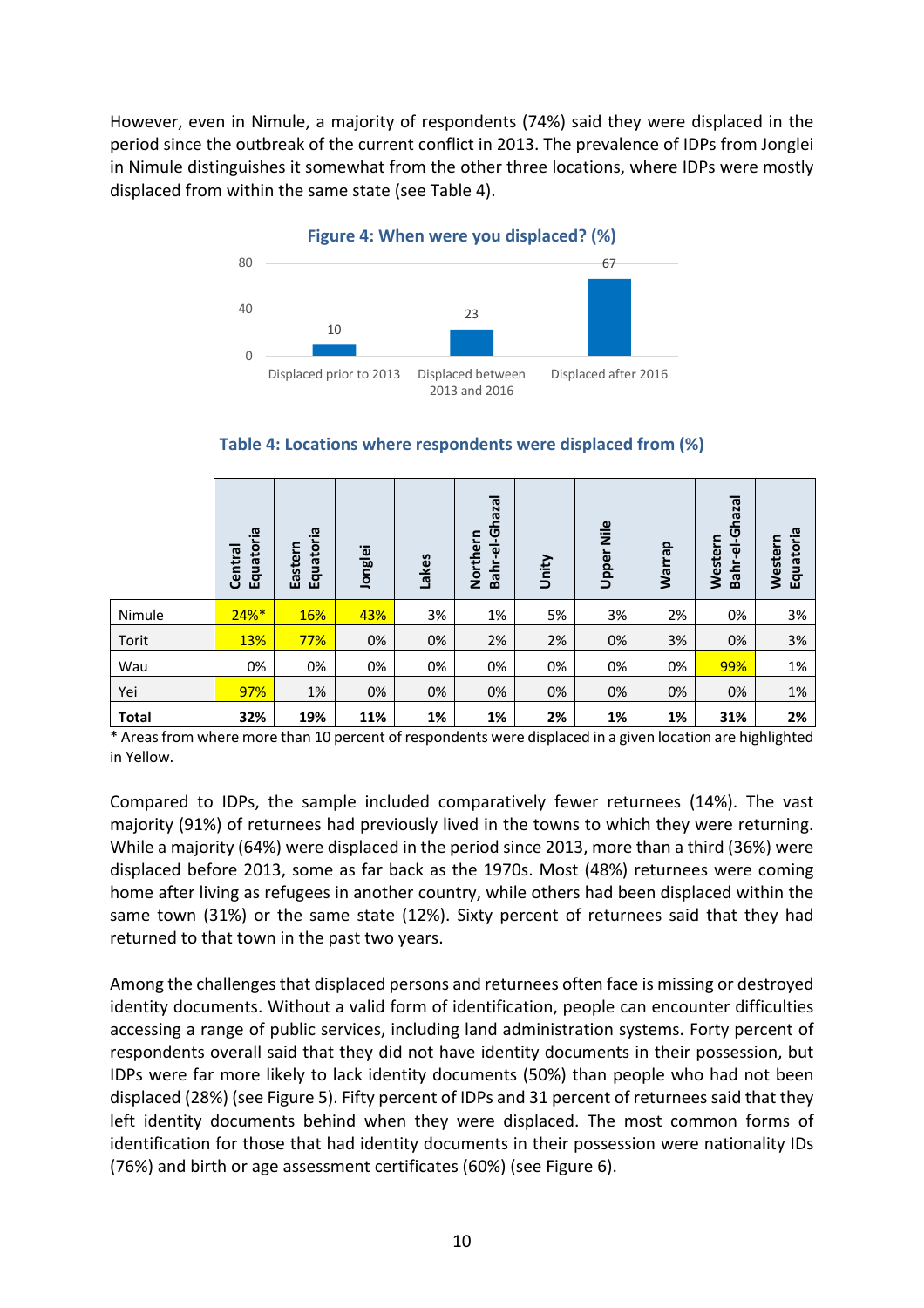## **Figure 5: Do you currently have identity documents in your possession? x Displacement status (%)**



#### **Figure 6: Which of the following identity documents do you have in your possession? (%)**



# **2.3 Land Ownership and Value**

Thirty-seven percent of respondents said that the plot where they were residing did not belong to them (see Figure 7), but most (85%) of them were staying there with the owner's consent. Women and IDPs were more likely to say that the land did not belong to them, perhaps reflecting norms against women's ownership of property in many South Sudanese communities and the fact that IDPs are often forced to settle on other people's land. Of the six percent of respondents (n=38) who said that they did not have the owner's consent to stay on the land, most were in Yei (n=25) and Torit (n=9).



**Figure 7: Does this land belong to you? x Gender x Displacement status (%)**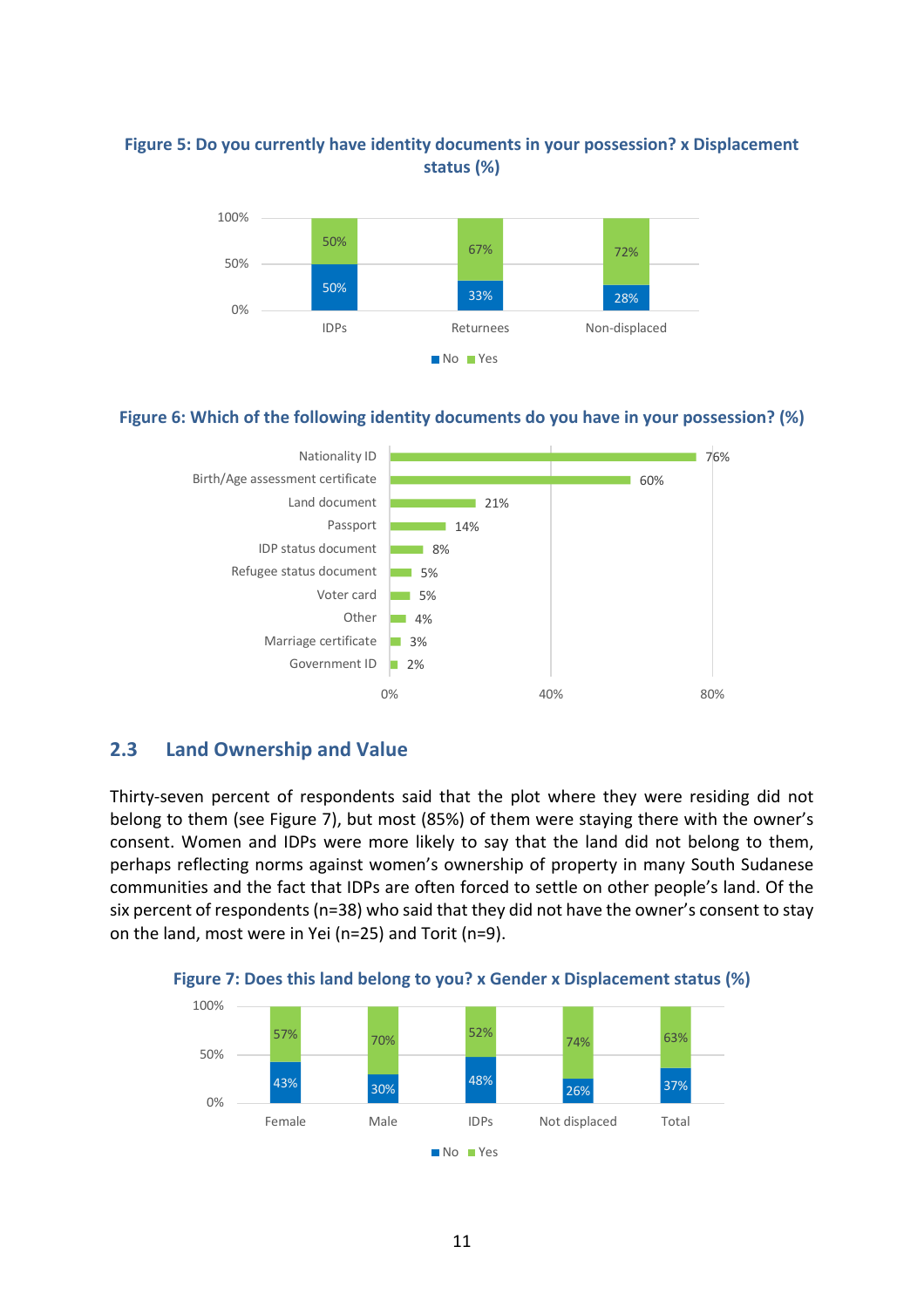Market transactions between private individuals were the primary means of accessing land in the survey locations. When asked how they acquired the land, the most common responses were purchase (36%), gift (19%) and inheritance (19%). Forty-four percent of respondents said they acquired the land from another private individual, 20 percent from government and 17 percent from communities or traditional authorities. Seventeen percent of respondents said that the land was vacant when they acquired it. More than two-thirds (68%) of respondents who said that they occupied vacant land were IDPs.

The ambiguity of land tenure systems in the project locations was apparent in responses to a question about the length of the lease or rental term. Sixty percent of respondents said that no specific time period was provided for in whatever agreement they had used to acquire the land, and an additional 19 percent of respondents said that they did not know the length of the lease or rental term (see Figure 8). These findings may also reflect trends in urban expansion since the signing of the Comprehensive Peace Agreement (CPA) and the establishment of a regionally autonomous government in southern Sudan in 2005. Towns across South Sudan experienced rapid growth during this period absorbing peri-urban areas where land was held informally or under customary land tenure. As such, the lease terms that normally apply to urban plots may not have applied to these landholdings.



#### **Figure 8: What is the length of the lease or rental term? (%)**

Responses to questions about the monetary value of the landholding also reflect a degree of tenure ambiguity. Of the 238 respondents who answered the question, 25 percent said that they did not pay anything for the land (see Figure 9). The remaining responses ranged from a low of just 10 South Sudanese Pounds (SSP) to a high of 150,000 SSP.<sup>3</sup> When respondents were asked how much they thought the land was worth, their responses were an order of magnitude higher, ranging from a low of 60 SSP to a high of 300 million SSP (see Figure 10). The median increase in value for respondents who answered both the question about the amount they paid for the land and the land's estimated worth was 300,000 SSP, reflecting the rapidly changing land markets and high rates of inflation in South Sudan.

 $\overline{a}$ 

<sup>&</sup>lt;sup>3</sup> Figures for plots purchased prior to South Sudan's independence in 2011 were provided in Sudanese Pounds or the equivalent currency in circulation at the time.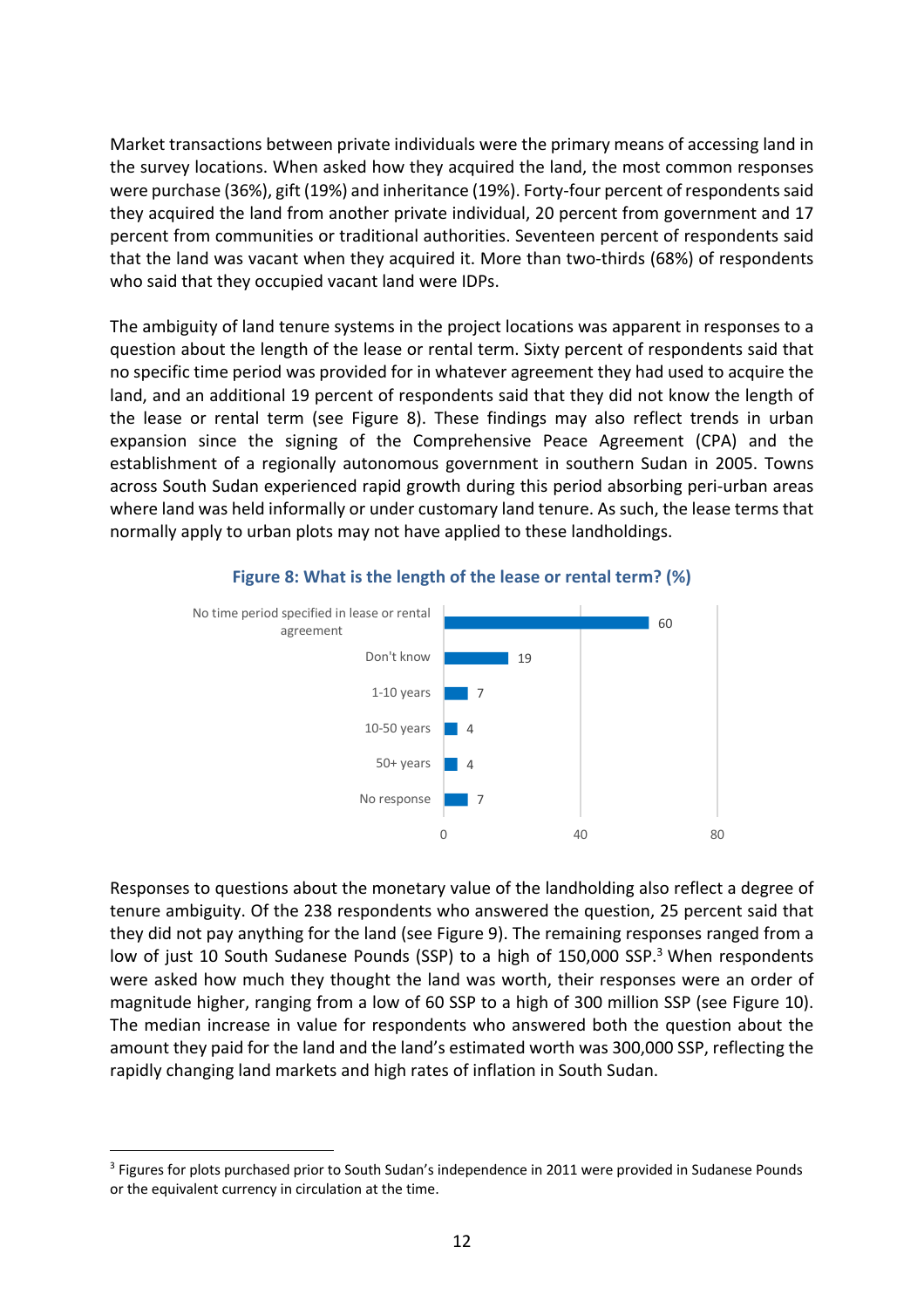

#### **Figure 9: How much did you pay for this plot? (%)**





When asked whether they had made any of a series of payments for the land, 44 percent of respondents said they had not made any payments (see Figure 11). Just one percent of respondents said that they had paid taxes during the time they occupied the landholding.

## **Figure 11: Which if any of the following payments have you made during the time you've occupied this landholding? (%)**



# **2.4 Land Registration**

Survey findings confirmed high levels of informality in landholdings in urban areas. A third (33%) of respondents said that their landholding was not registered, ranging from a high of 65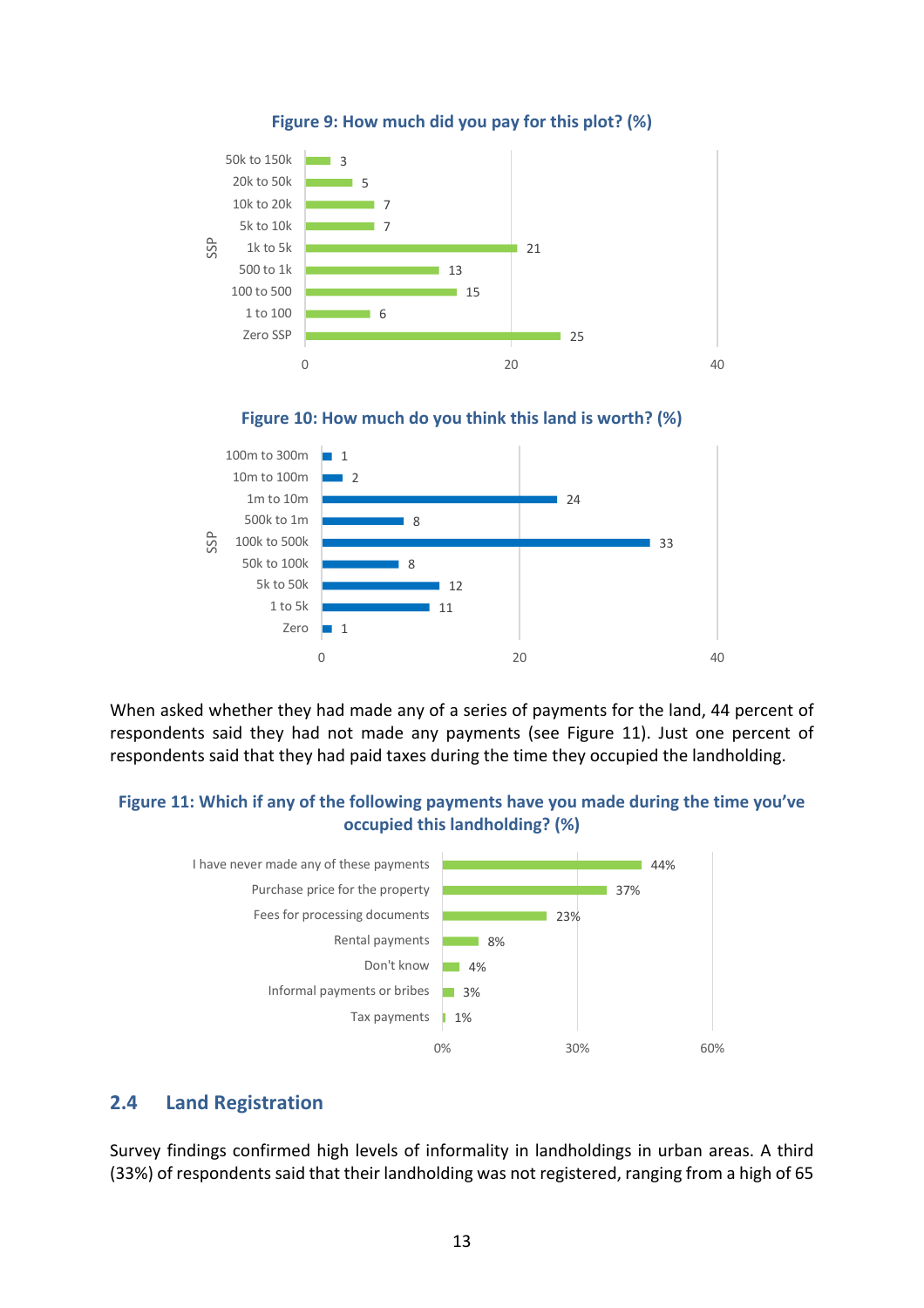percent in Nimule to a low of 13 percent in Wau. Forty-eight percent of respondents said that they do not have documents or other items demonstrating their ownership, and 17 percent of those who had documents said that they were not currently in their possession (see Figure 13). The correlation between identity documents and access to land administration systems was also apparent. Respondents who did not have identity documents (46%) were far more likely to reside on unregistered land than those who had identity documents (25%) (see Figure 12).



**Figure 12: Do you have any identity documents in your possession? x Is the land registered? (%)** 

IDPs (27%) were three times as likely as non-displaced persons (9%) to say that they did not have their land documents in their possession. Missing documents were a particular problem in Wau and Yei, where 16 percent and 10 percent of respondents respectively said that they had documents but that they were not in their possession (see Figure 13). When asked what happened to the documents, 46 percent of respondents said that they were stolen, 30 percent said that someone they knew was keeping the documents for them, and 14 percent said they were damaged or destroyed (see Figure 14).

## **Figure 13: Do you have documents or other items demonstrating your ownership? x Are those documents or other items currently in your possession? x Location (%)**

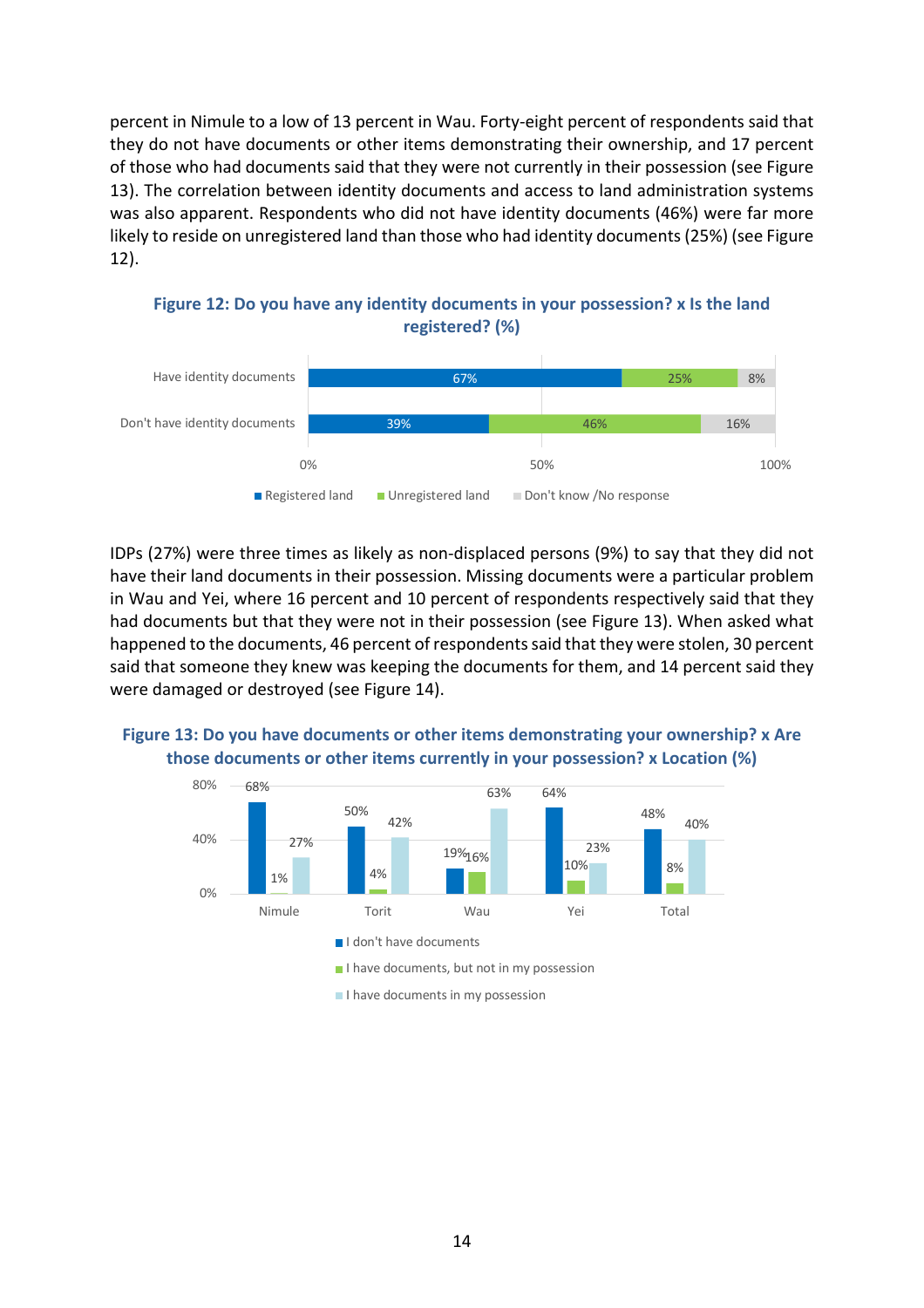

#### **Figure 14: What happened to the documents? (%)**

While the preceding questions related to the landholding where the respondent was currently residing, a similar trend was apparent for the landholdings that IDPs left behind. Forty-four percent of IDPs said that the plot they left behind was not registered and 47 percent of IDPs said that they did not receive documents or other items demonstrating their ownership. Of those that did receive documents, 30 percent (n=52) did not have the documents in their possession. Again, the most common response (50%) when asked what happened to the documents was that 'they were stolen'.

Across the sample as a whole, 69 percent of respondents whose land had been registered said that it was registered with the state-level Ministry of Physical Infrastructure (see Figure 15). However, responses varied greatly across survey locations. For example, just 17 percent of respondents in Nimule and 34 percent of respondents in Yei said that their land was registered with the Ministry (see Figure 16). Despite the presence of a satellite office for the Torit State Ministry of Physical Infrastructure in Nimule, Nimule residents are far more likely to use the local Land Board managed by traditional authorities or the Town Council. In Yei, a Ministry of Physical Infrastructure was created when Yei River was changed from a county to a state in 2015, but the institution has not fully taken over its responsibilities and people still rely to a large extent on registration systems at the level of the municipality or county.



#### **Figure 15: With whom is this land registered? (%)**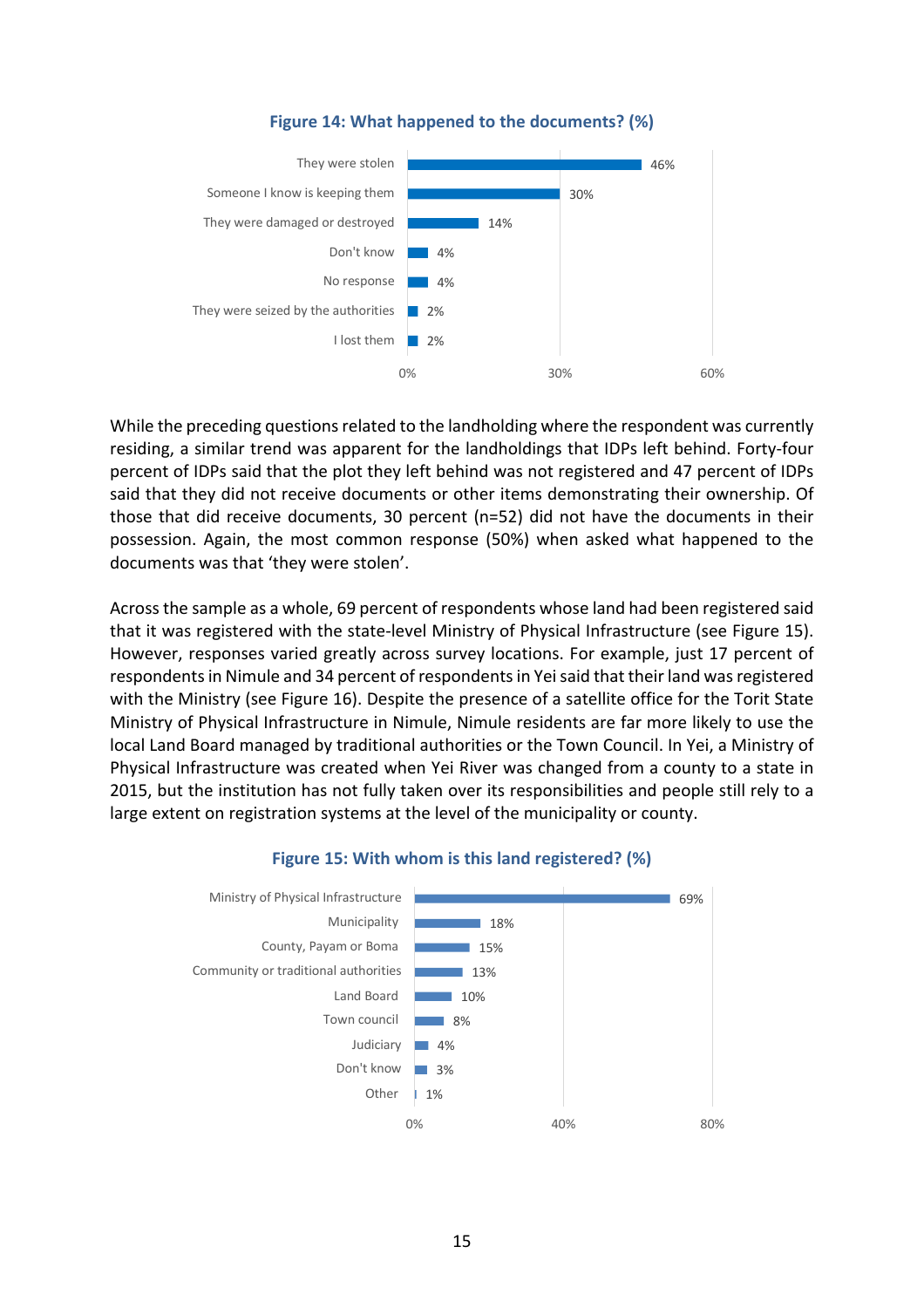

**Figure 16: Plots registered with the Ministry of Physical Infrastructure x Location (%)** 

The most common forms of land documents were those from a traditional authority (43%), tokens (29%) (informal documents given by traditional authorities or government agencies pending a complete formalization of the landholding) and agreements with public authorities (26%) (see Figure 17). The prevalence of less formal types of documentation highlights the limited reach of the formal system in the face of increasing demand, which creates incentives for communities or traditional authorities to distribute land through parallel, and sometimes officially sanctioned, land administration processes. While such informal processes are important mechanisms of increasing access to land in a context where official processes have limited capacity, they also require close oversight to ensure that they do not engage in discriminatory decision-making, particularly with respect to gender or ethnicity.



#### **Figure 17: Which of the following documents or other items do you have? (%)**

At the same time, the high proportion of unregistered landholdings points to the importance of alternative forms of evidence in assessing HLP claims. The Land Act (2009) allows ownership rights to be proven "by any other practices recognized by communities in [South] Sudan in conformity to equity, ethics and public order." In practice, however, the claims of people who lack written land documents are sometimes disregarded in HLP disputes. Any effort to expand access to existing land administration systems or to put in place alternative claim procedures should provide due consideration to alternative forms of evidence to more effectively conform to the realities of the current context.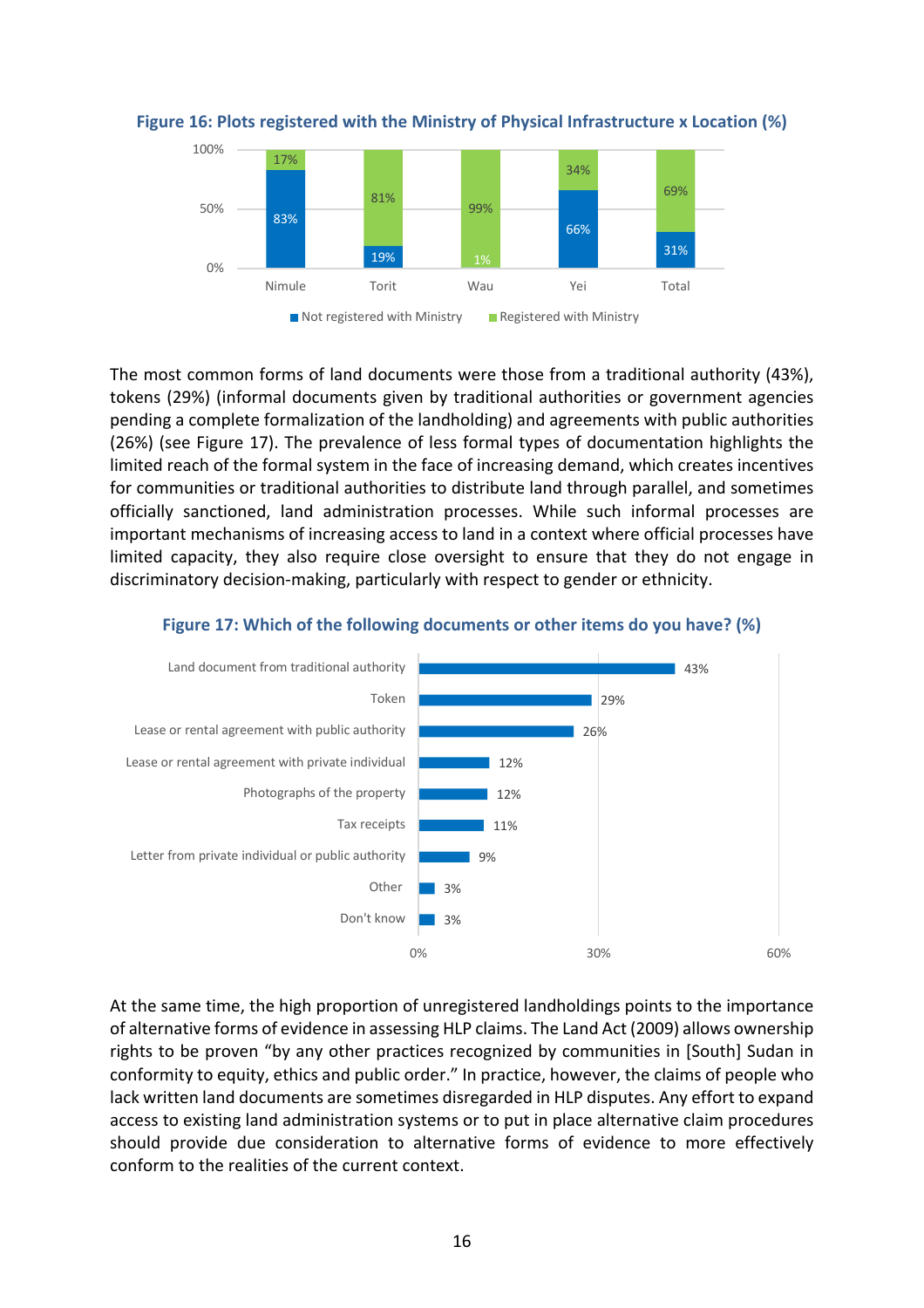# **2.5 Incidence of HLP Disputes**

The survey posed both generic and specific questions about the incidence of HLP disputes. After a series of questions about whether individuals in the household experienced any HLP disputes, the survey asked specific questions about eight types of disputes. Table 5 lists the disputes along with a description and the subset of the sample to which the associated questions were asked.

|                | <b>Type of dispute</b>                                                           | Sample size                     | <b>Description</b>                                                                                                                                                                                                                                                                                                                                                                                     |
|----------------|----------------------------------------------------------------------------------|---------------------------------|--------------------------------------------------------------------------------------------------------------------------------------------------------------------------------------------------------------------------------------------------------------------------------------------------------------------------------------------------------------------------------------------------------|
| $\mathbf{1}$   | Land grabbing involving<br>plots of land left behind<br>by IDPs                  | IDPs only<br>$(n=333)$          | First, respondents were asked, 'As far as you know, is the plot<br>of land from where you were displaced currently occupied or<br>vacant.' A follow-up question asked whether or not the plot<br>was being occupied with the respondent's permission.                                                                                                                                                  |
| $\overline{2}$ | Land grabbing involving<br>other plots owned by<br>the household head            | Non-IDPs<br>only<br>$(n=344)$   | The question read, 'Do you own any other plots in this town<br>that are being unlawfully occupied by someone else without<br>your permission?'                                                                                                                                                                                                                                                         |
| 3              | Land grabbing involving<br>plots belonging to other<br>household members         | All<br>respondents<br>$(n=677)$ | The question read, 'Within the past three years, has anyone<br>else in this household owned a plot of land in this town that<br>has been unlawfully occupied or grabbed by another<br>individual?'                                                                                                                                                                                                     |
| 4              | Land grabbing involving<br>plots previously<br>occupied by returnees             | Returnees<br>only (n=95)        | First, respondents were asked, 'Did you encounter any<br>problems accessing land or housing upon your return to this<br>area?' The respondent was then asked to describe the nature<br>of his or her problems, and the enumerator was provided<br>with a coded list to select from, including an option that the<br>respondent's land was unlawfully occupied by another<br>individual or institution. |
| 5              | Multiple claims to the<br>landholding where the<br>interview was taking<br>place | All<br>respondents<br>$(n=677)$ | The question read, 'Does anyone else claim ownership of this<br>landholding.'                                                                                                                                                                                                                                                                                                                          |
| 6              | Expropriation of other<br>plots belonging to the<br>household head               | Non-IDPs<br>only<br>$(n=344)$   | The question read, 'Do you own any other plots in this town<br>that have been seized or expropriated by the government?'                                                                                                                                                                                                                                                                               |
| 7              | Expropriation of plots<br>owned by other<br>household members                    | All<br>respondents<br>$(n=677)$ | The question read, 'Within the past three years, has anyone<br>else in this household had a plot of land in this town seized<br>or expropriated by the government?'                                                                                                                                                                                                                                    |
| 8              | Houses of returnees that<br>were partially or<br>completely destroyed            | Returnees<br>only (n=95)        | This question involved the same series of questions as those<br>asking about land grabbing involving returnees, except that<br>the response options were for houses that were partially or<br>completely destroyed.                                                                                                                                                                                    |

## **Table 5: Types of specific HLP disputes**

HLP disputes were a relatively common occurrence in the areas targeted in this survey. Approximately one in five respondents (21%) said that someone in their household had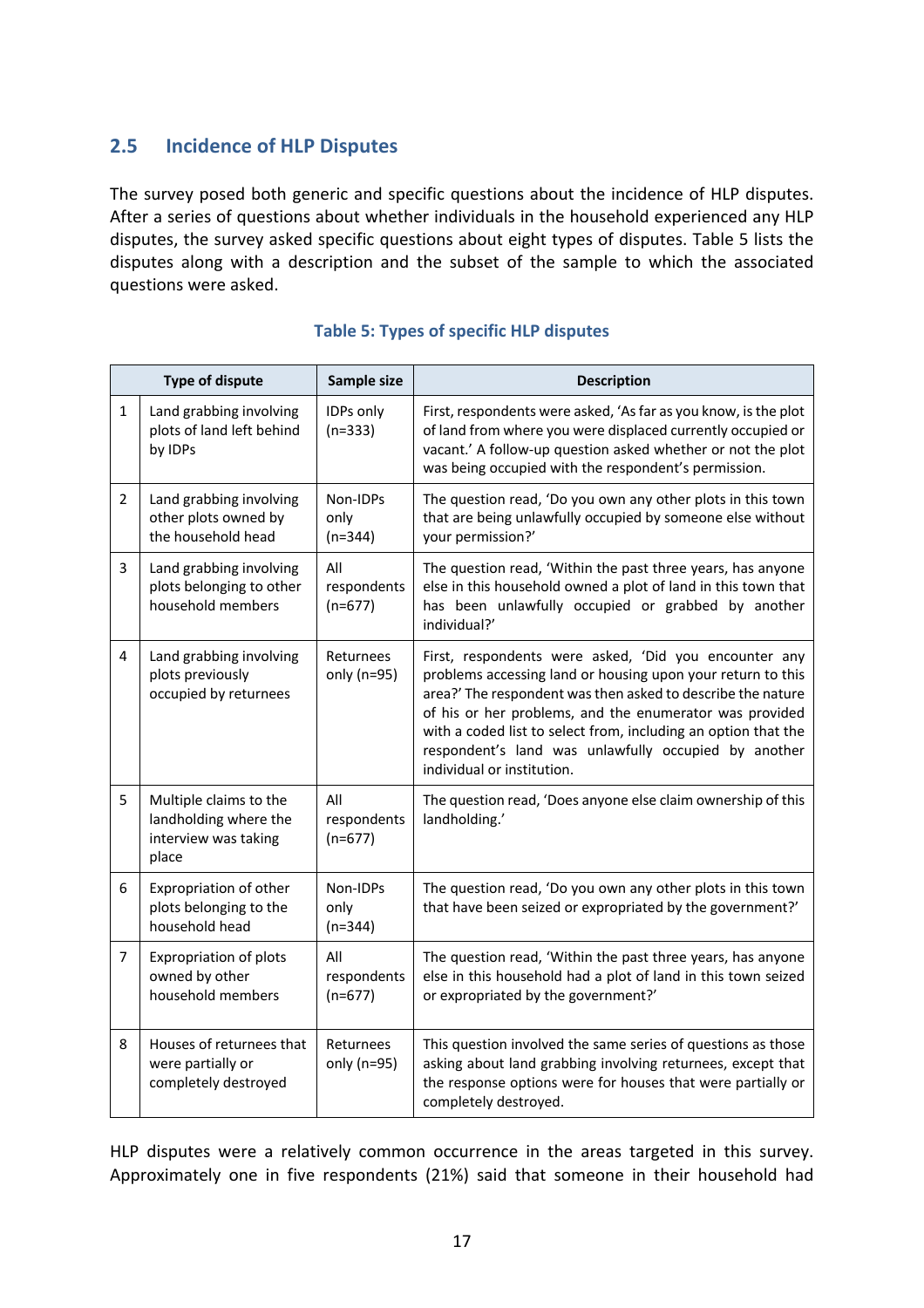experienced an HLP dispute within the last three years. The highest prevalence of disputes was in Nimule, where 37 percent of respondents said that someone in the household had experienced a dispute (see Figure 18).<sup>4</sup> Most households had only experienced a single landrelated dispute within the last three years, but a quarter of households had experienced two to five disputes and 13 percent had experienced more than five disputes (see Figure 19).



**Figure 18: Has anyone in this household experienced a land-related dispute in the last three years? x Location (%)** 

**Figure 19: How many land-related disputes have individuals in this household experienced in the last three years? (%)** 



According to respondents, most (86%) of the disputes that individuals in their households experienced involved an IDP or returnee. This trend applied even in households where there were no IDPs or returnees living at the time of the interview, for which 76 percent of the disputes involved an IDP or returnee. Households headed by IDPs (28%) were also more likely to have experienced disputes than households headed by returnees (16%) or non-displaced individuals (12%) (see Figure 20).

 $\overline{a}$ 

<sup>4</sup> Households headed by men (25%) were more likely to have experienced a dispute than households headed by women (17%), but households on unregistered land (23%) were only slightly more likely to have experienced disputes than those on registered land (20%).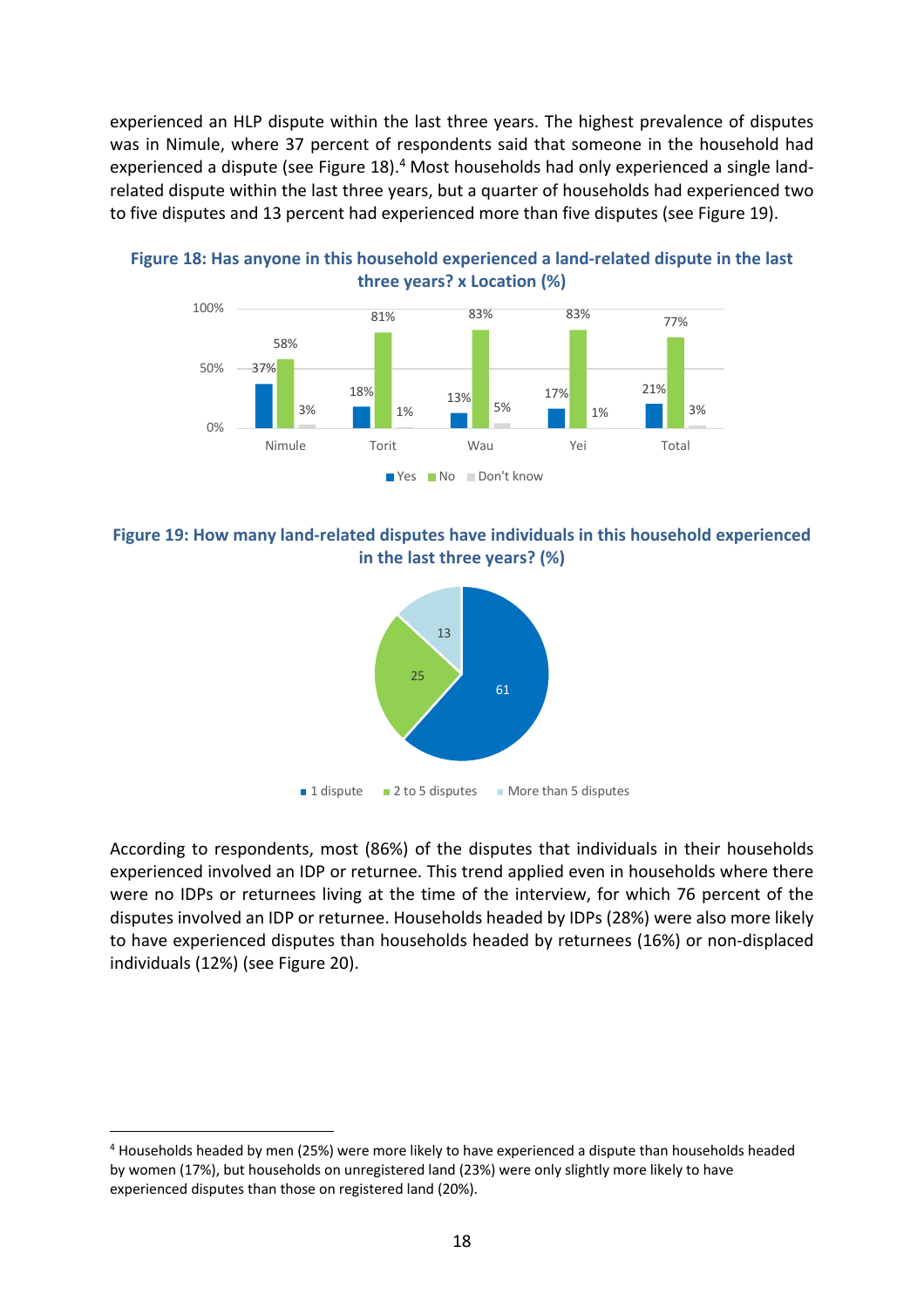#### **Figure 20: Have any individuals in this household experienced a land-related dispute in the last three years? x Displacement status (%)**



The incidence of specific HLP disputes reinforces the findings about the prevalence and geographic distribution of disputes (see Figure 22). For example, the combined incidence rates for the four types of land grabbing shows that nearly one in five households (19%, n=126) in the sample experienced one or more incidents of land grabbing (see Figure 21).<sup>5</sup> When extrapolated to these populations more broadly, figures such as these could potentially represent a large number of cases. For example, if one in seven returnees (17%, n=16) were to return home to find his or her land occupied by someone else in the context of a return and resettlement process involving tens or hundreds of thousands of people, it would quickly overwhelm land administration systems.





 $\overline{a}$ 

<sup>&</sup>lt;sup>5</sup> This figure was determined by combining the incidence rates for the four types of land grabbing and discounting multiple incidents in a given household.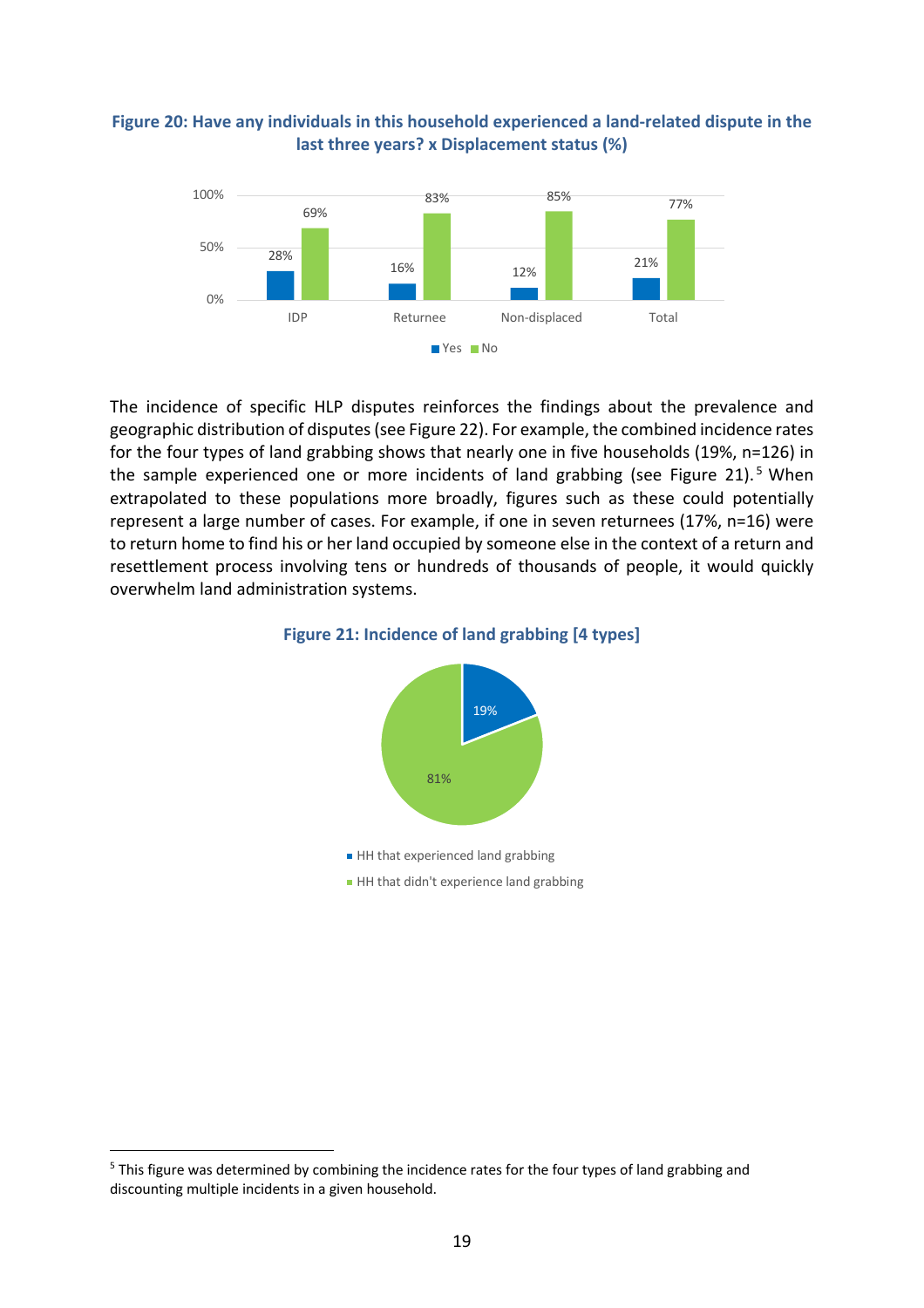

#### **Figure 22: Incidence of specific land-related disputes (%)**

The geographical distribution of disputes provides additional insights on trends across the sample population. For example, incidence rates for land grabbing – whether involving plots left behind by IDPs, other plots owned by the household head or plots owned by other household members – were generally highest in Nimule and lowest in Wau (see Figure 23). The one exception was a land grabbing case involving one of the four (25%) returnees that were interviewed in Wau. Twenty-two percent (n=11) of the cases in which an IDP's land was being occupied without their consent involved individuals associated with the security sector.



The higher rates of land grabbing among respondents in Nimule may be a consequence of the length of time that many IDPs in Nimule have been displaced. For IDPs that left Bor in the 1990s and came to settle in Nimule, as time passed, it would have become increasingly likely that someone else would claim the land that they left behind. This experience also has relevance in the current situation, in which IDPs have been displaced for extended periods of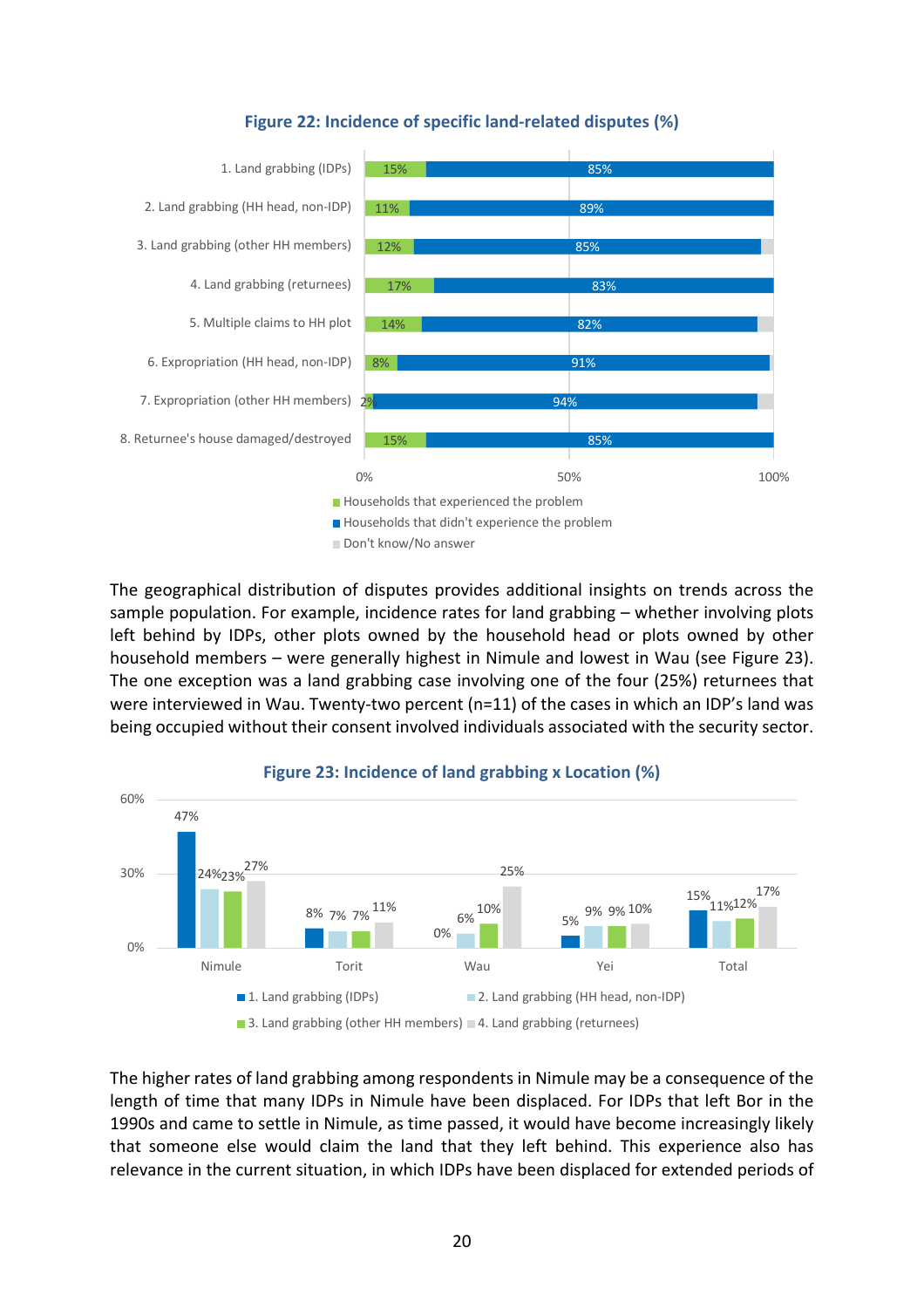time in POC sites and other IDP settlements across the country. The longer that their displacement persists the more likely it becomes that someone else will occupy the land that they left behind.

Other types of disputes show different patterns of geographic distribution. Overall, there were fewer cases of expropriation than land grabbing, but the incidence rates of expropriation in Yei (17%) were much higher than those in the other locations (see Figure 24). Conversely, aside from the one returnee (3%) in Yei whose house was damaged or destroyed, 34 percent (n=13) of the returnees in Torit encountered this problem. These trends demonstrate the extent to which the prevalence of HLP disputes is determined by local contextual factors and the need for context-specific approaches when developing solutions.





Survey data suggests that the public authorities involved with most expropriations are not satisfying basic standards of due process. According to the Land Act (2009), the expropriating authority must serve prior notice to the owner of the land and provide compensation in cash or in kind. Despite these legal safeguards, 68 percent of respondents that had their property expropriated said they were not consulted beforehand, and 85 percent said that they did not receive compensation (see Figure 25).



**Figure 25: Were you consulted/compensated [for cases of expropriation]? (%)**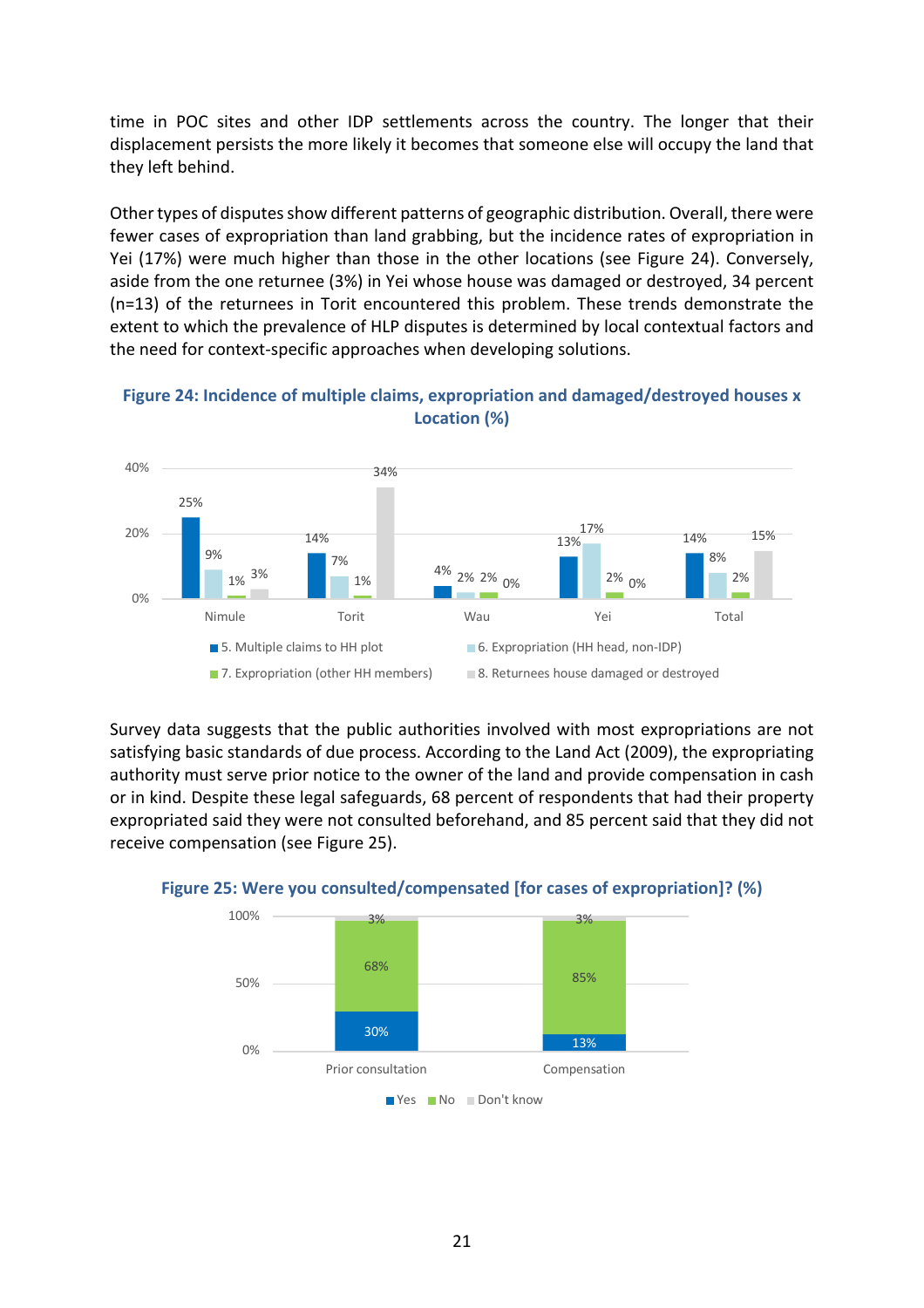# **2.6 Access to Dispute Resolution Mechanisms**

Respondents exhibited considerable agency in seeking solutions to their HLP disputes, but major gaps were apparent in the availability and efficacy of land administration services. In 61 percent (n=53) of the cases of land grabbing involving IDPs or other plots owned by non-IDP household heads, the individual concerned tried to negotiate directly with the person occupying their land (see Figure 26). In the absence of a more developed system for managing HLP disputes, self-help appears to be a fairly common response.

#### **Figure 26: Have you tried to negotiate directly with the individual occupying your land? x Type of dispute (%)\***



\* This question was not asked for incidents of land grabbing involving other household members or returnees.

However, these efforts at direct negotiation had poor success rates, with only four respondents (8%) saying that the negotiations were successful. Since people seem willing to engage one another directly, to the extent that it is safe to do so, public authorities and development partners could help them to reach mutually satisfactory outcomes by providing mediation or arbitration services. Such services could be more enforceable than a simple appeal to an institution responsible for land registration to clarify land ownership information, and less intensive in terms of time and resources than adjudication through the courts.

#### **Figure 27: Were those negotiations successful? x Type of dispute (%)\***



\* This question was not asked for incidents of land grabbing involving other household members or returnees.

There were also gender disparities with regard to the willingness of IDPs to negotiate directly with the individual occupying their land. IDP men (58%) were much more likely to negotiate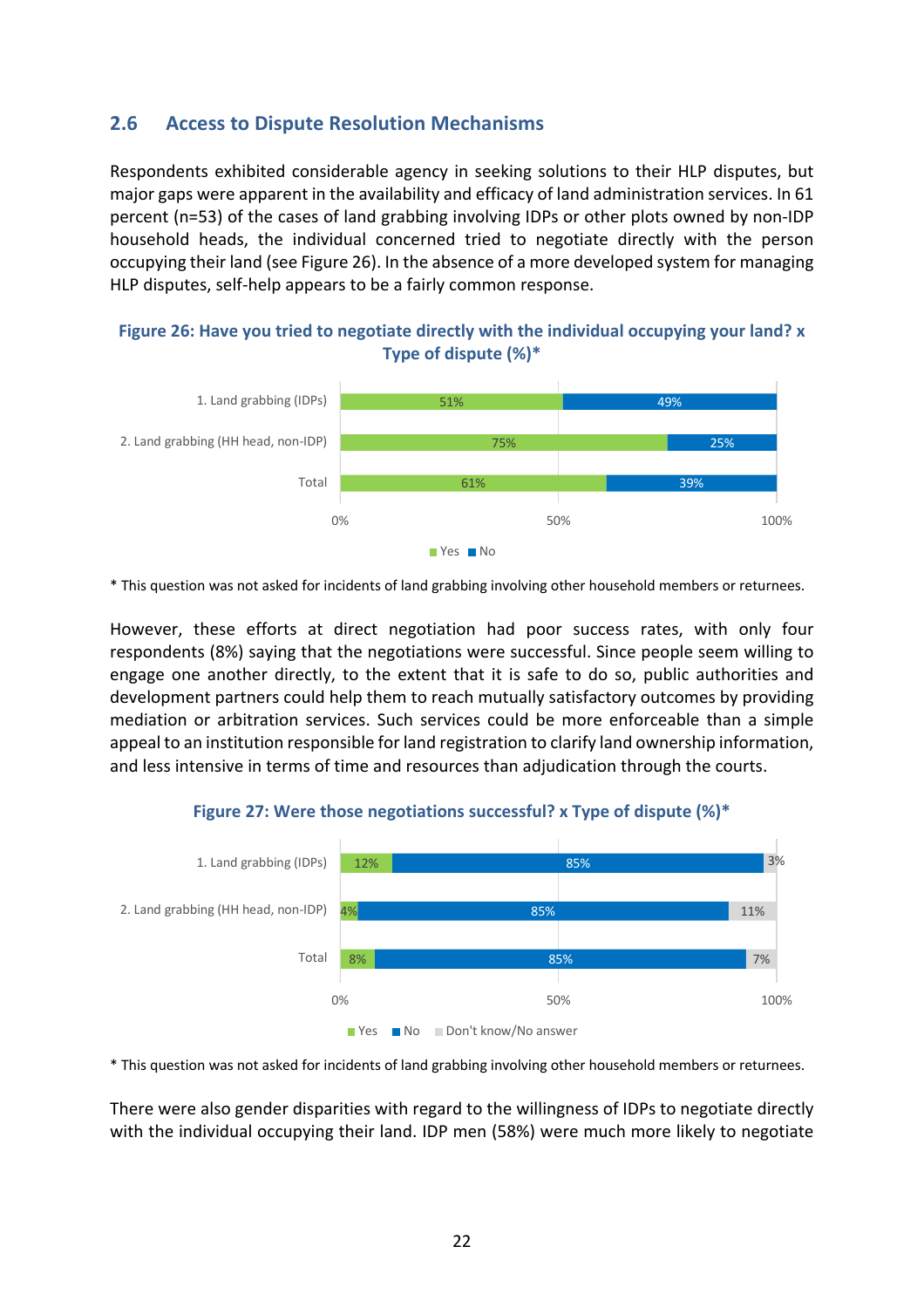with the individual than women  $(31\%)$ .<sup>6</sup> This finding may point to unique protection concerns that IDP women face and their ability to engage individuals who have occupied their land. Indeed, IDPs overall (51%) were less likely to try to negotiate with the individuals occupying their land than non-IDPs (75%).





<sup>■</sup> Yes, have tried to negotiate directly ■ No, have not tried to negotiate directly

Aside from the question of direct negotiation and self-help, the data on access to dispute resolution mechanisms further demonstrates the willingness of many respondents to seek third-party assistance in addressing their HLP dispute, while at the same time shedding light on the major gaps that exist. Again, IDPs face unique challenges in accessing dispute resolution mechanisms in cases of land grabbing, as seen in the fact that just 20 percent (n=8) of IDPs sought assistance from third parties in trying to resolve the issue (see Figure 29). Similarly, returnees whose houses were damaged or destroyed (almost all of whom were found in Torit) were also less likely (14%, n=2) to seek third-party assistance.

## **Figure 29: Did you/other HH member seek assistance from any other actor to try to solve the dispute? x Type of dispute (%)\***



\* Data expressed as a percentage of respondents who experienced the dispute.

 $\overline{a}$ 

<sup>&</sup>lt;sup>6</sup> This trend was not apparent for non-IDP household heads, in which women (80%) were slightly more likely to try to negotiate directly with the individual occupying their land than men (73%). However, only 10 female respondents experienced this type of dispute (as compared to 26 men) and a larger sample size may be needed to draw more firm conclusions.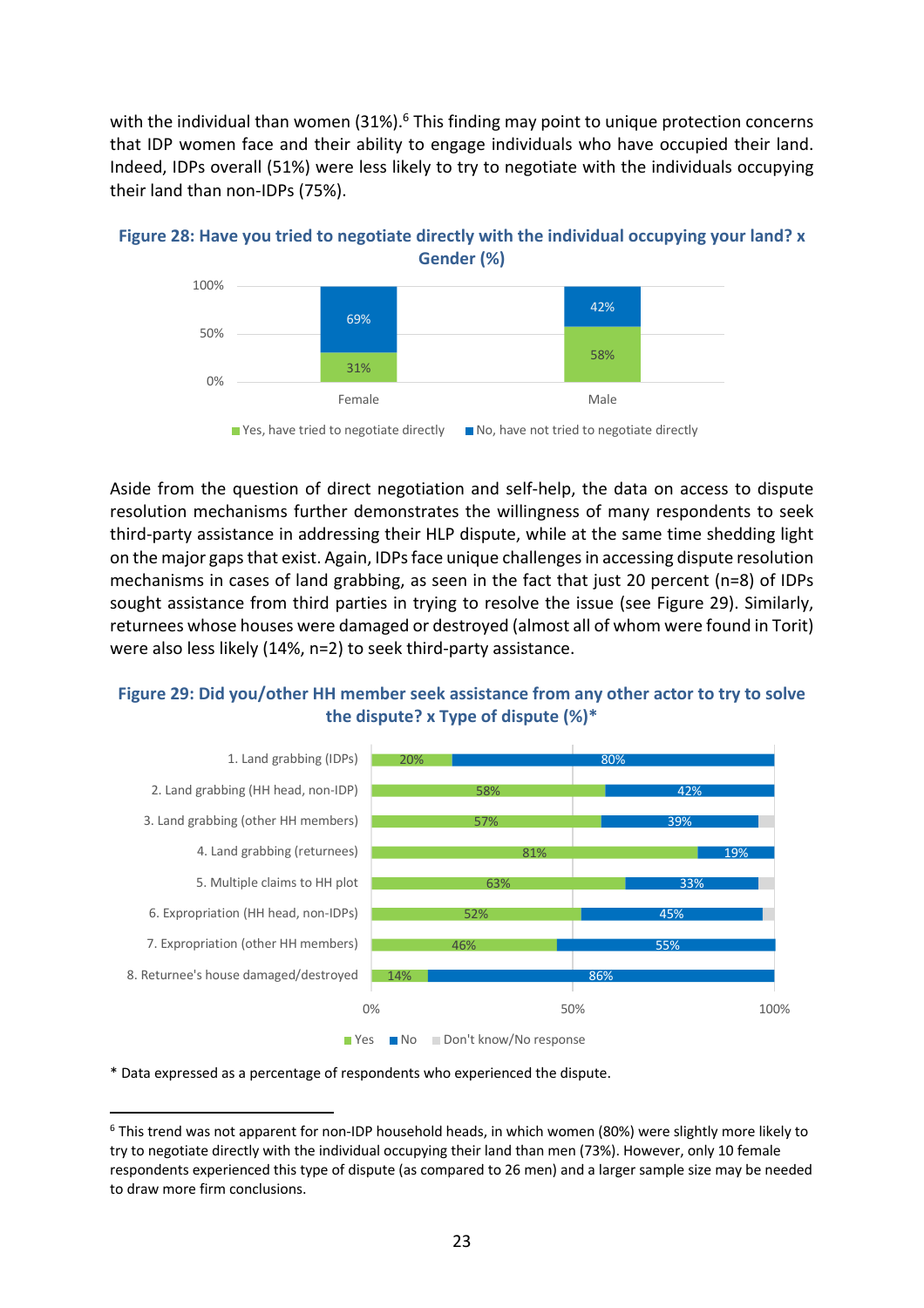When asked why they did not seek assistance, respondents that had experienced any one of the four types of land grabbing emphasized the distance that they would have to travel to access the dispute resolution mechanism (35%), the unfairness of the process (35%) and that it would take too much time (33%) (see Figure 30). To a certain extent, these findings may be associated with the fact that IDPs were disproportionately represented among the respondents who did not access dispute resolution mechanisms, and the circumstances of their displacement may put land administration mechanisms out of reach. The fact that more than a quarter (26%) of all respondents that were not able to access dispute resolution mechanisms cited security concerns also points to the risks to personal security that these situations sometimes pose.



#### **Figure 30: Why did you not seek assistance [for all four types of land grabbing]? (%)**

Conversely, a lack of information about who to appeal to for help was the most prominent response across the other disputes relating to multiple claims to the household plot (29%), expropriation of landholdings belonging to the household head or another household member (50%) and damaged or destroyed housing for returnees (58%). This suggests that programs to empower people with information about land administration processes and facilitate their interactions with these institutions could have significant impacts in terms of improved access.

# **2.7 Dispute Trajectories and Outcomes**

Respondent efforts to address their HLP dispute focused on a range of institutions at the statelevel and below. Across the sample as a whole, respondents who experienced any of the four types of land grabbing went most frequently (38%) to the state-level Ministry of Physical Infrastructure for assistance. Other prominent actors in dispute resolution included statutory courts (17%), traditional authorities (16%) and county, payam or boma officials (13%).

Figure 31 disaggregates the data into dispute resolution actors in the state capitals of Torit, Wau and Yei and the border area of Nimule. As the state capitals, Torit, Wau and Yei all have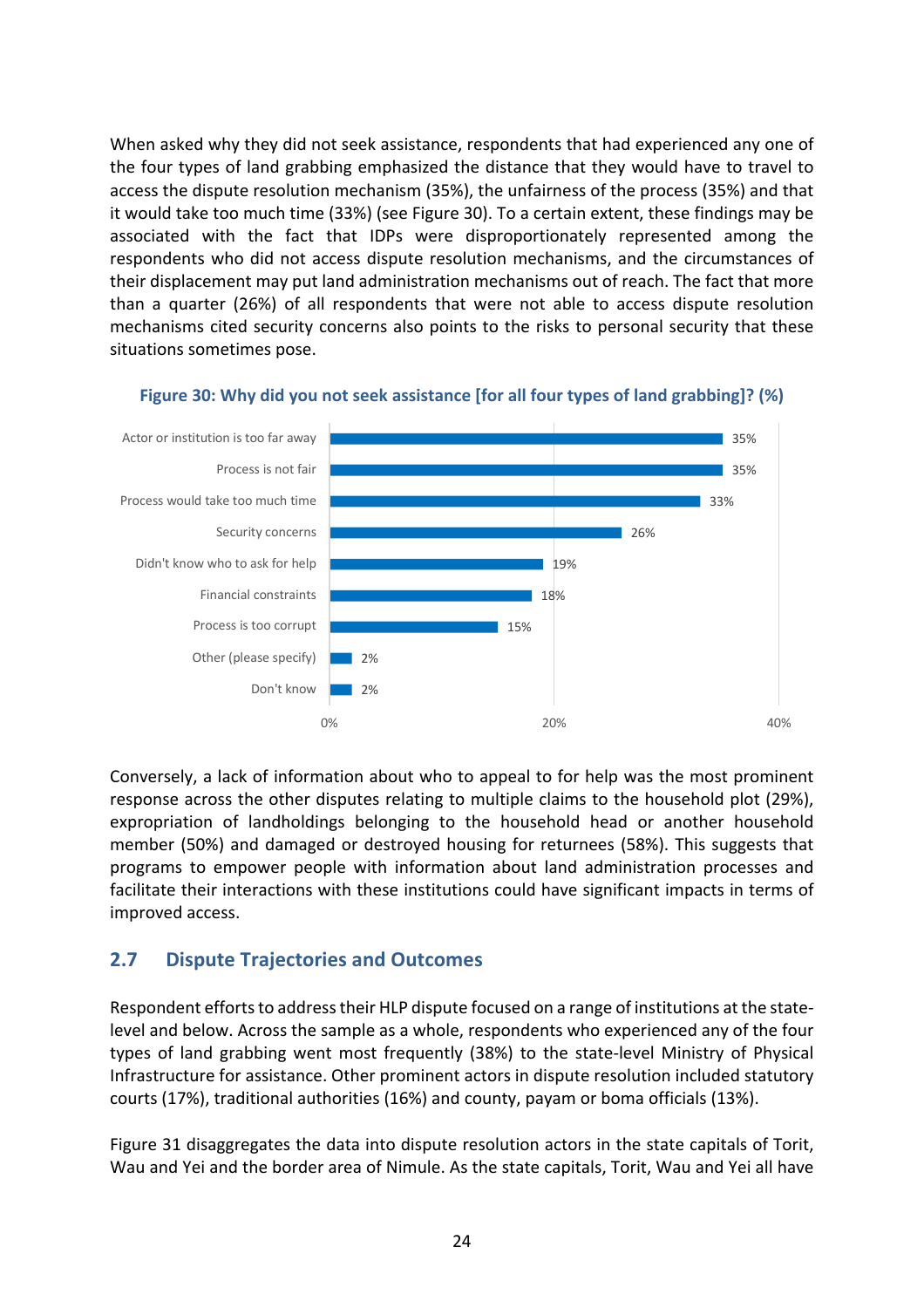Ministries of Physical Infrastructure that are readily accessible to residents of those areas, although the Ministry in Yei was only established recently when Yei was upgraded from a county to a state and has yet to assume most of its functions. In Nimule, land is primarily administered by a Land Board presided over by community leaders and the Town Council. Forty-five percent of respondents who sought third-party assistance for an incident of land grabbing in Nimule approached the Land Board and 31 percent approached the Town Council. A considerable percentage of respondents from Nimule (27%) also said they sought the assistance of the Ministry of Physical Infrastructure, perhaps pointing to the role of the Ministry's satellite office in Nimule.



#### **Figure 31: Who did you go to for assistance [for all 4 types of land grabbing]? x Location (%)**

Respondents who sought assistance in instances where someone else was claiming ownership of the household plot or whose property had been expropriated by the government show a similar trend of seeking assistance primarily from the Ministry of Physical Infrastructure followed by a range of local government and traditional authorities (see Figure 32).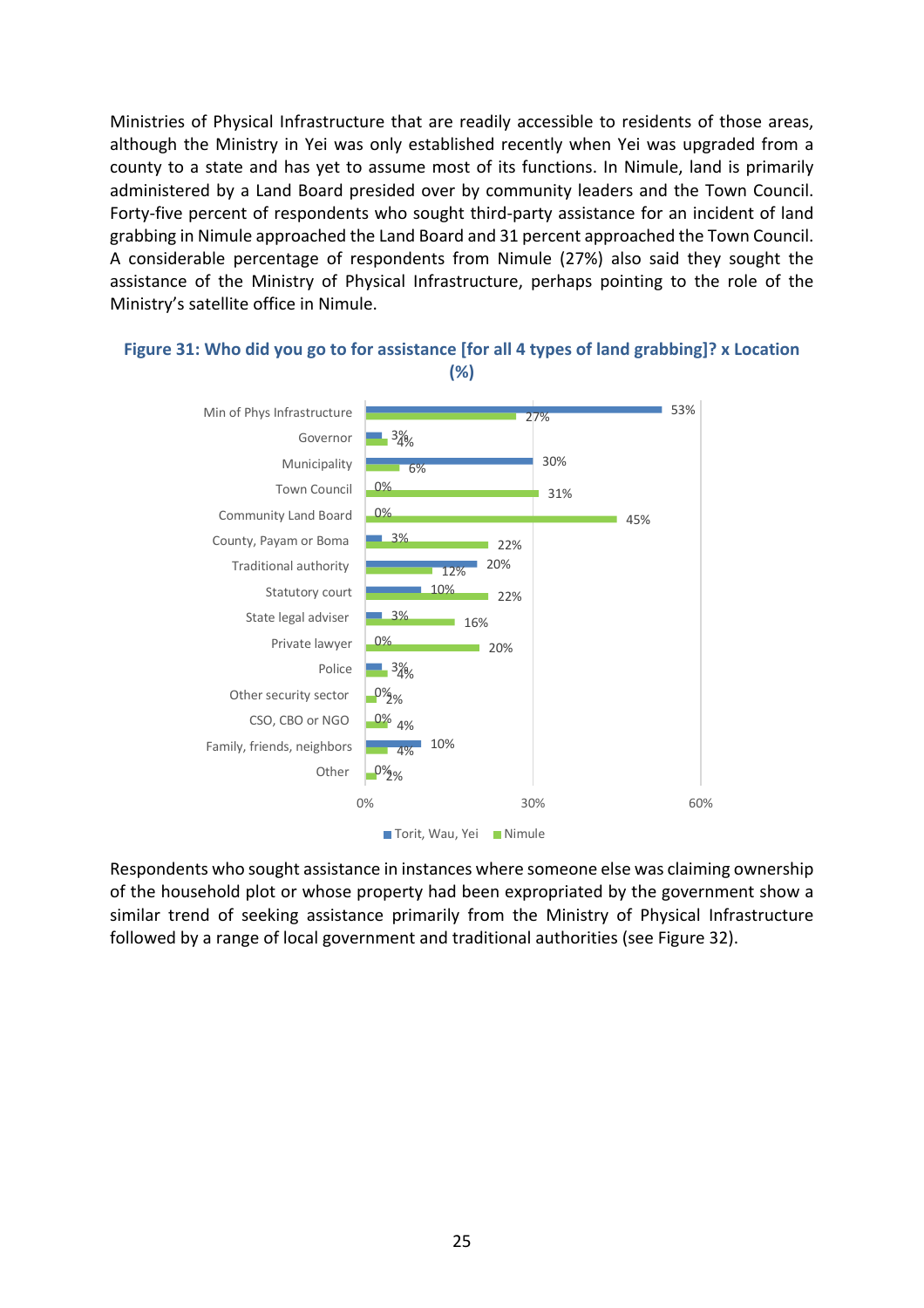

#### **Figure 32: Who did you go to for assistance [for multiple claims and expropriation]? (%)**

For a majority of HLP disputes in which respondents sought third-party assistance, the issue had not been resolved at the time of the interview (see Figure 33). However, those respondents whose disputes had been resolved (n=54) expressed high levels of satisfaction with the outcome, with 85 percent of respondents saying that they were 'very' or 'somehow' satisfied (see Figure 34). If individuals who are able to successfully navigate dispute resolution systems to their conclusion are generally more satisfied with the outcome, these findings may suggest an unmet demand for land administration services that could be satisfied by expanding access among populations in priority locations.

#### **Figure 33: Was the matter resolved [for land grabbing, multiple claims, expropriation]? (%)**

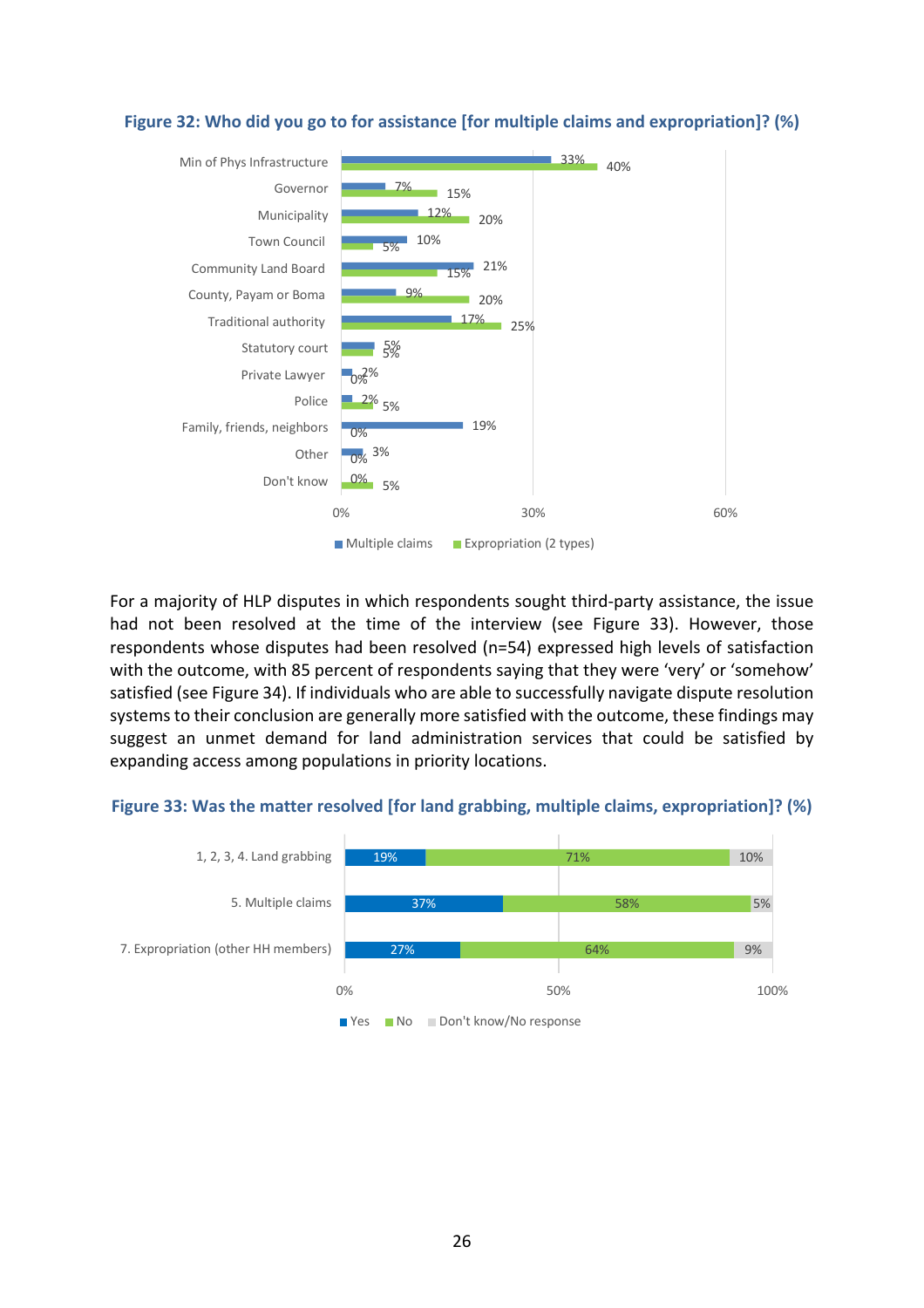#### **Figure 34: How satisfied were you with the outcome [for land grabbing, multiple claims, expropriation]? (%)**



# **2.8 Perceptions of HLP Issues**

When asked about the main causes of HLP disputes in their towns in 2018, respondents emphasized 'multiple claimants to a single plot' (67%), 'land grabbing' (64%) and 'unlawful occupation of public land' (or squatting) (46%) (see Figure 35). Considerable variations were apparent across the four locations. For example, the most common response in Wau (91%) and Torit (57%) was 'multiple claimants to a single plot', while the most common response in Nimule (88%) and Yei (65%) was 'land grabbing'. Perceived problems relating to expropriation were also more pronounced in Wau (43%) and Yei (30%) as compared to Torit (4%) and Nimule (6%). As noted above, contextualizing HLP and understanding the problems that are faced at a local level is critically important in developing effective HLP programming.





Overall, respondents expressed considerable confidence in their tenure security and in the accessibility and effectiveness of dispute resolution mechanisms. For example, 74 percent of respondents felt somehow or very secure that their HLP rights would be respected (see Figure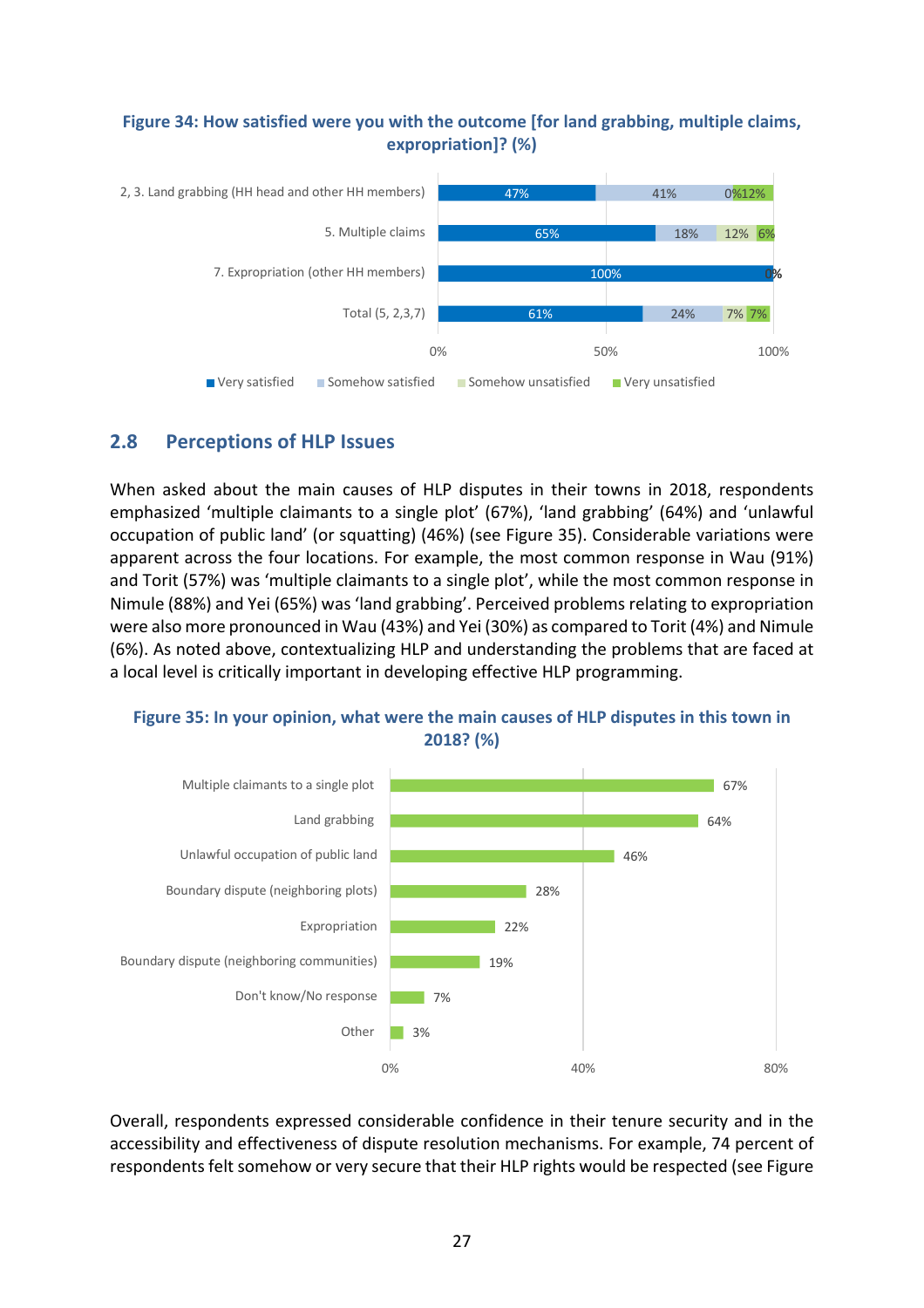36), 77 percent of respondents said that dispute resolution systems were 'somehow' or 'very' accessible and 70 percent of respondents said that they function 'somehow' or 'very well' (see Figure 37). However, feelings of insecurity among IDPs and returnees were twice those of nondisplaced respondents, highlighting vulnerabilities among displaced populations. As mentioned above, the return of IDPs and refugees will be among the litmus tests of meaningful peace and it is important that targeted HLP interventions are designed that help to reduce these gaps. In that regard, the divergences among these populations may be as important as the overall levels themselves.

**Figure 36: How secure do you feel that your rights to this land and property will be protected? x Displacement status (%)** 



## **Figure 37: In your opinion, how accessible are dispute resolution mechanisms for disputes arising from competing claims to land in this town? x Displacement status (%)**

![](_page_33_Figure_4.jpeg)

![](_page_33_Figure_5.jpeg)

![](_page_33_Figure_6.jpeg)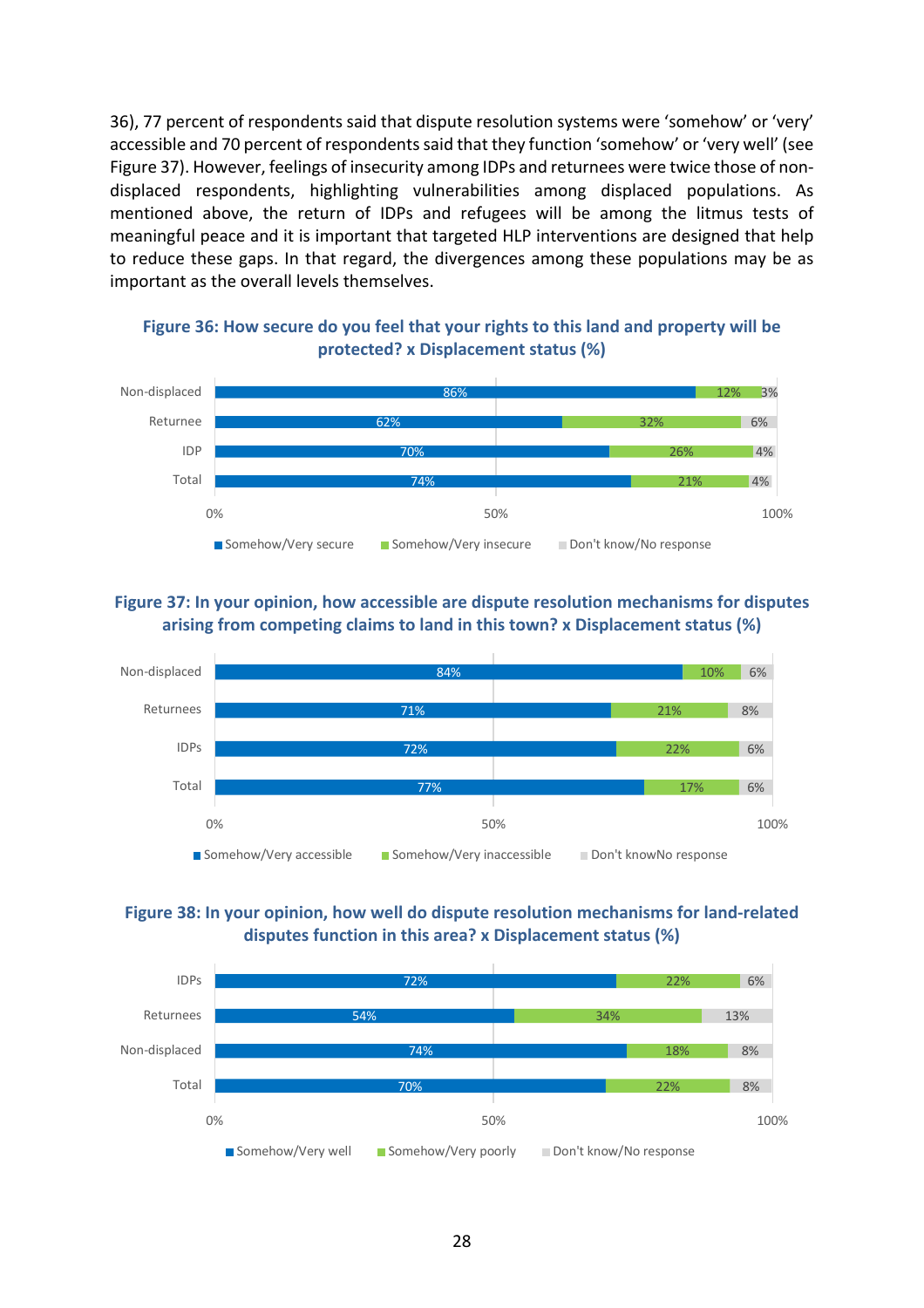Perceptions about the right of IDPs to access land in different parts of the country highlighted the tensions associated with prolonged displacement. For example, less than half (48%) of non-IDP respondents in Nimule thought that IDPs should have a right to access land in that community compared to 91 percent of IDPs (see Figure 39). Similarly, nearly a quarter (24%) of non-IDP respondents in Nimule said that the constitution did not recognize people's right to live where they want to in South Sudan, as opposed to just two percent of IDP respondents (see Figure 40). Differences in viewpoints between IDPs and non-IDPs on this question in Torit, Wau and Yei were far less pronounced. The tensions in Nimule between host communities and IDPs, many of whom have settled there permanently, illustrates how problems associated with past periods of displacement can become intertwined with more current displacement trends. These factors should be taken into account in designing a comprehensive approach to return and resettlement.

#### **Figure 39: In your opinion, should someone who is displaced from elsewhere in South Sudan have a right to access land in this community? x Displacement Status x Nimule (%)**

![](_page_34_Figure_2.jpeg)

#### **Figure 40: As far as you know, does the constitution recognize people's right to live wherever they want in South Sudan? x Displacement status x Nimule respondents (%)**

![](_page_34_Figure_4.jpeg)

Another critical decision that South Sudan will have to confront is the number of states to be put in place over the transitional period. Most respondents in each location were of the opinion that the decision to create 32 states increased the number of disputes in their area, although respondents in Torit and Nimule, both of which are in Torit State, did not feel as strongly about it as those in Yei and Wau (see Figure 41). These findings support the notion that the 32 states remain unpopular with large segments of the population and that there is an urgent need for open dialogue among South Sudanese to determine the appropriate way forward.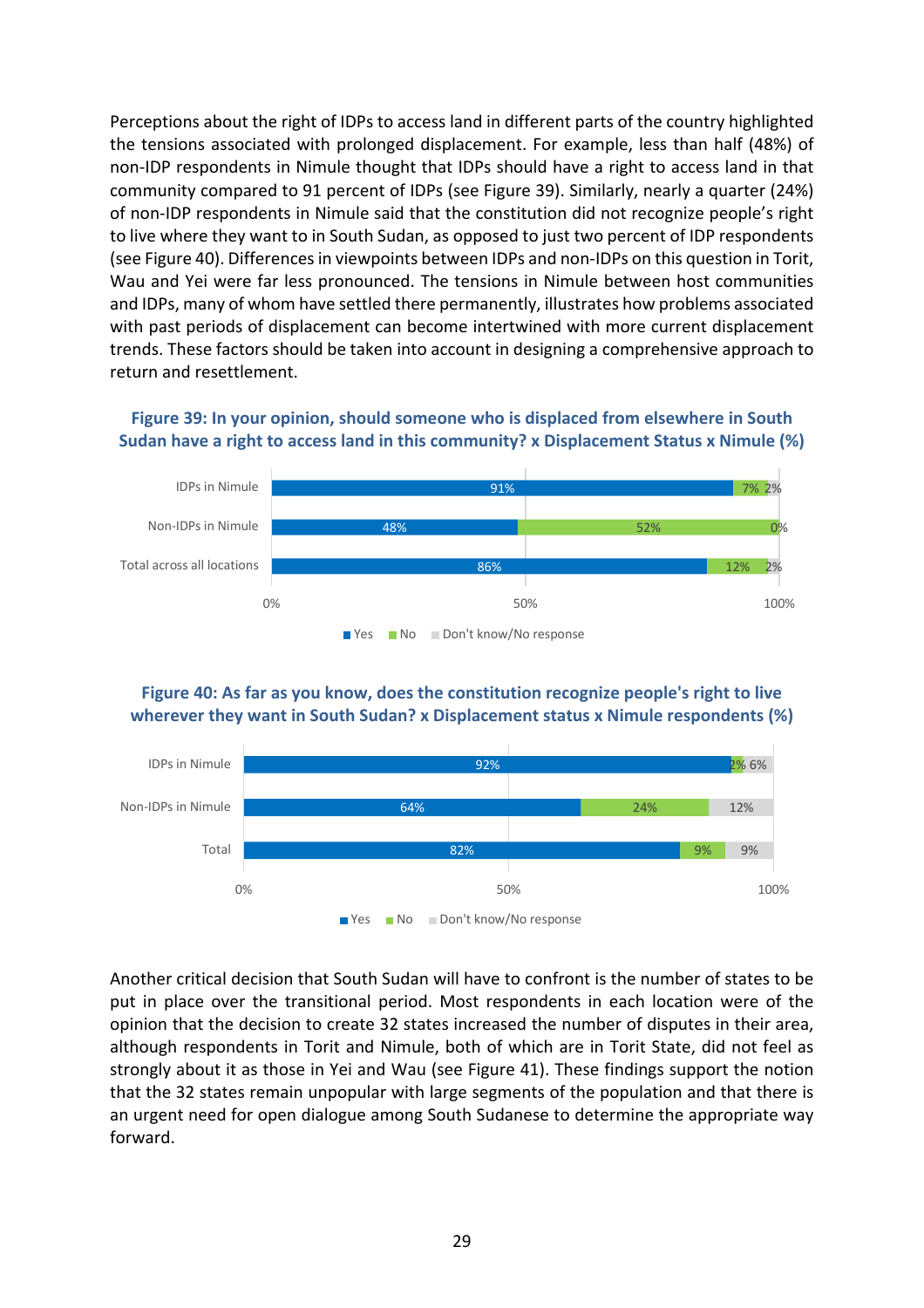![](_page_35_Figure_0.jpeg)

![](_page_35_Figure_1.jpeg)

Lastly, the gender discrepancies between respondent understandings of the legal and normative frameworks governing women's ownership of land illustrate some of the challenges that remain with respect to women's land rights in South Sudan. Although a sizeable majority of both men and women thought that South Sudanese law protected women's ownership rights, more than twice as many male respondents (15%) thought the law prohibited women's land ownership as female respondents (6%) (see Figure 42), and more than three times as many male respondents (22%) thought that women should be prohibited from owning land as female respondents (7%) (see Figure 43).

![](_page_35_Figure_3.jpeg)

![](_page_35_Figure_4.jpeg)

![](_page_35_Figure_5.jpeg)

![](_page_35_Figure_6.jpeg)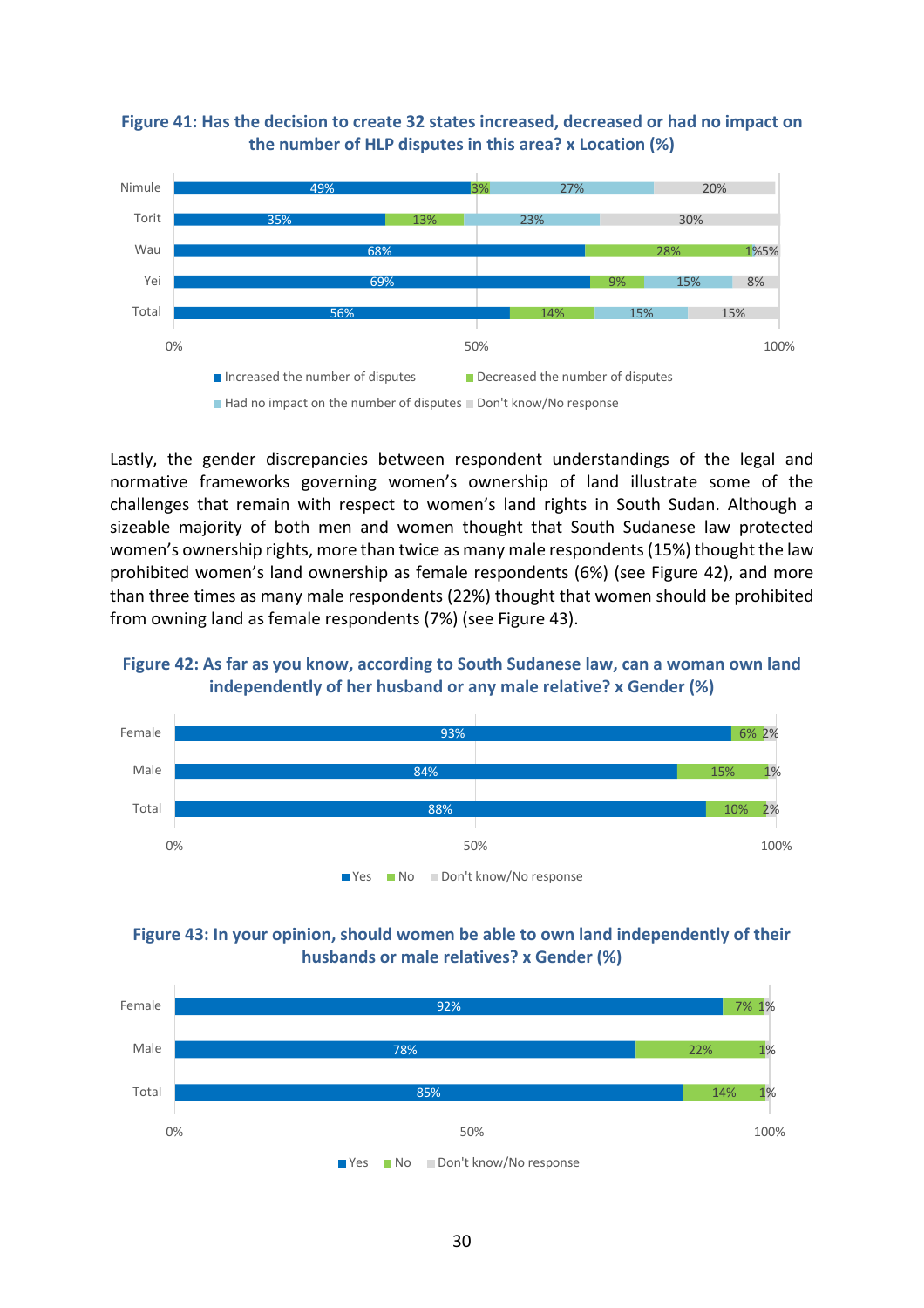A follow-up question about who the respondent would bequeath their landholding to after their death reveals some of the complexities of gender and land. Although female respondents (56%) were more likely to say that they would bequeath their landholding to their daughters than male respondents (34%), 94 percent of female respondents said that they would bequeath their landholding to their sons (see Figure 44).

On the one hand, the finding reflects how deeply embedded notions of male land ownership are, even among women. On the other, it reflects an understanding that women are likely to marry outside of the clan and would theoretically gain access to land through their husbands and their families. Were a woman and her descendants to retain property rights in her place of birth as well, it could generate tensions among the communities concerned, particularly if the woman was to marry into another ethnic group. More fundamental problems arise with respect to divorced women and widows who are often dispossessed of their land rights by their deceased or ex-husbands' families. Without access to land in their places of birth, many women in such situations are rendered landless, along with their children.

![](_page_36_Figure_2.jpeg)

**Figure 44: When you pass away, who will you bequeath this landholding to? x Gender (%)**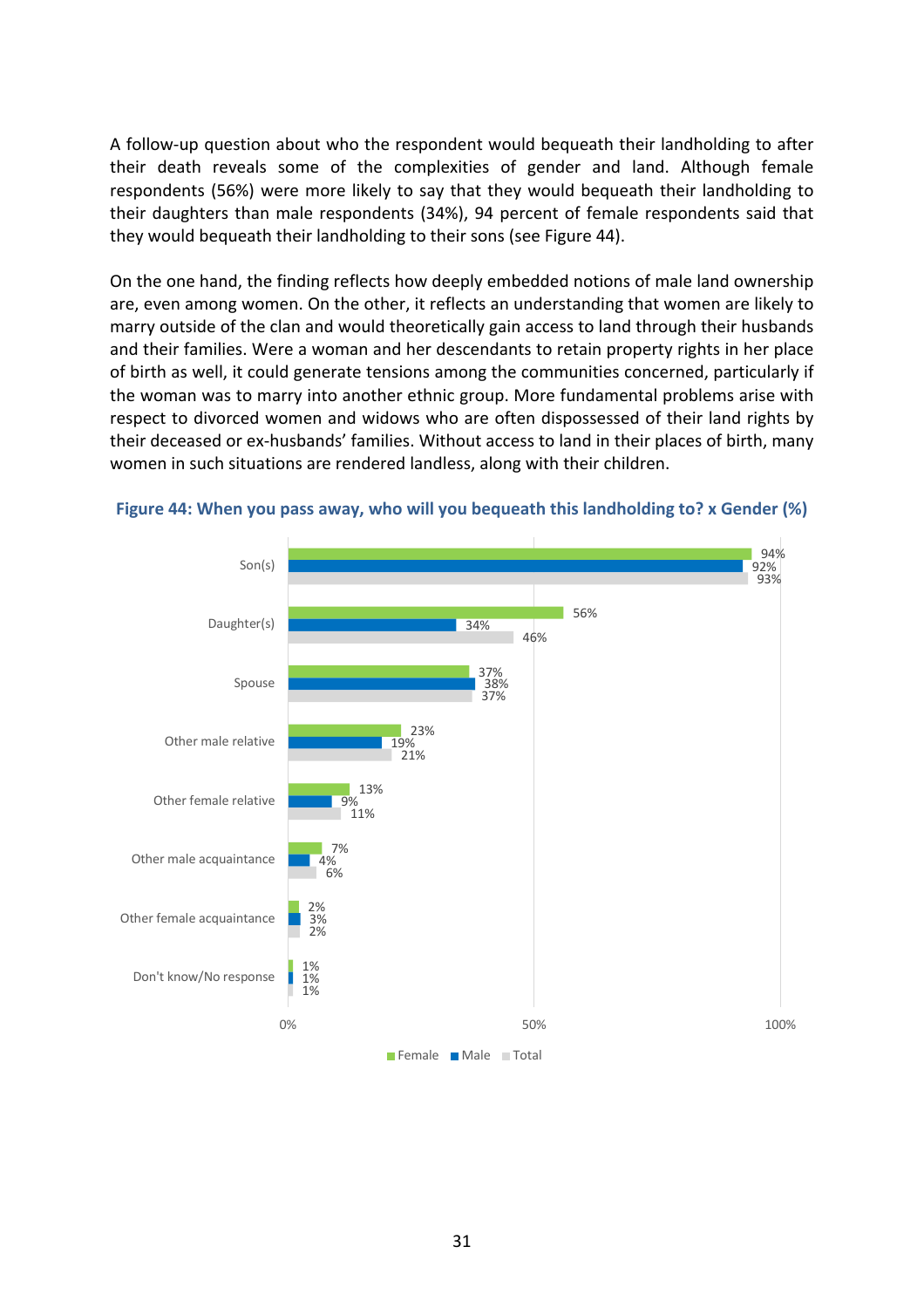# **Conclusion and Recommendations**

South Sudan has undergone dramatic changes since the end of the last civil war in 2005. Economic growth and the influx of returnees during the interim period prior to independence (2005-11) contributed to shifting attitudes on modernization and development. The strong cultural bias against selling or disposing of land outside the family or clan began to wane, particularly in and around urban areas. With the onset of protracted conflict in December 2013, new HLP problems were superimposed on already existing problems that were as yet unresolved. Gender equality is slowly becoming a normative standard even as the conflict has forced women to assume additional responsibilities as heads of households and breadwinners. Effective humanitarian assistance in this environment requires careful attention to these changes and an ability to adapt to the ever-changing context.

At this writing, South Sudan is approaching the end of the pre-transitional period as stipulated in the R-ARCSS and the prospects for peace in the short-term remain uncertain. As South Sudanese grapple with the challenges of stabilizing the political and security context, there is growing pressure to initiate return and resettlement processes in order to demonstrate a transition into post-conflict recovery. To rush into a premature return and resettlement process in this manner would be counterproductive. Not only would it put people at risk, but it would also make it that much more difficult for displaced populations to contemplate return in the future. However, there are steps that public authorities and development partners can take now to incentivize voluntary returns and prepare the ground for a more substantial return and resettlement process when the time is right.

Preparing the ground in this manner requires practical solutions, including the reconstruction of damaged and destroyed housing, the legal empowerment of affected populations, support for existing dispute resolution mechanisms, and the development of low cost and accessible alternative claims processes. Restoring the HLP rights of displaced persons and host communities could provide people with a place to live and earn an income, thereby building social cohesion and contributing to conflict stabilization and recovery efforts. If HLP problems are left unaddressed, they risk becoming barriers to the eventual return of displaced populations in a safe, voluntary and dignified manner and could sow the seeds of future conflict.

Additional recommendations for public authorities and development partners include the following:

4. Systematically document HLP claims in priority areas – This study underscores the need to contextualize HLP and understand the specific challenges that are faced at a local level, while at the same time building knowledge and monitoring trends at a macro level. Nongovernmental organizations could begin to systematically compile data on HLP claims in priority locations, including testimonies from affected persons, characteristics of landholdings that are experiencing disputes, GPS coordinates, registration status and the steps that people have taken to address the issue. The information could be stored in a secure database and used to inform subsequent HLP interventions, such as the development of mass claim mechanisms or reparation schemes.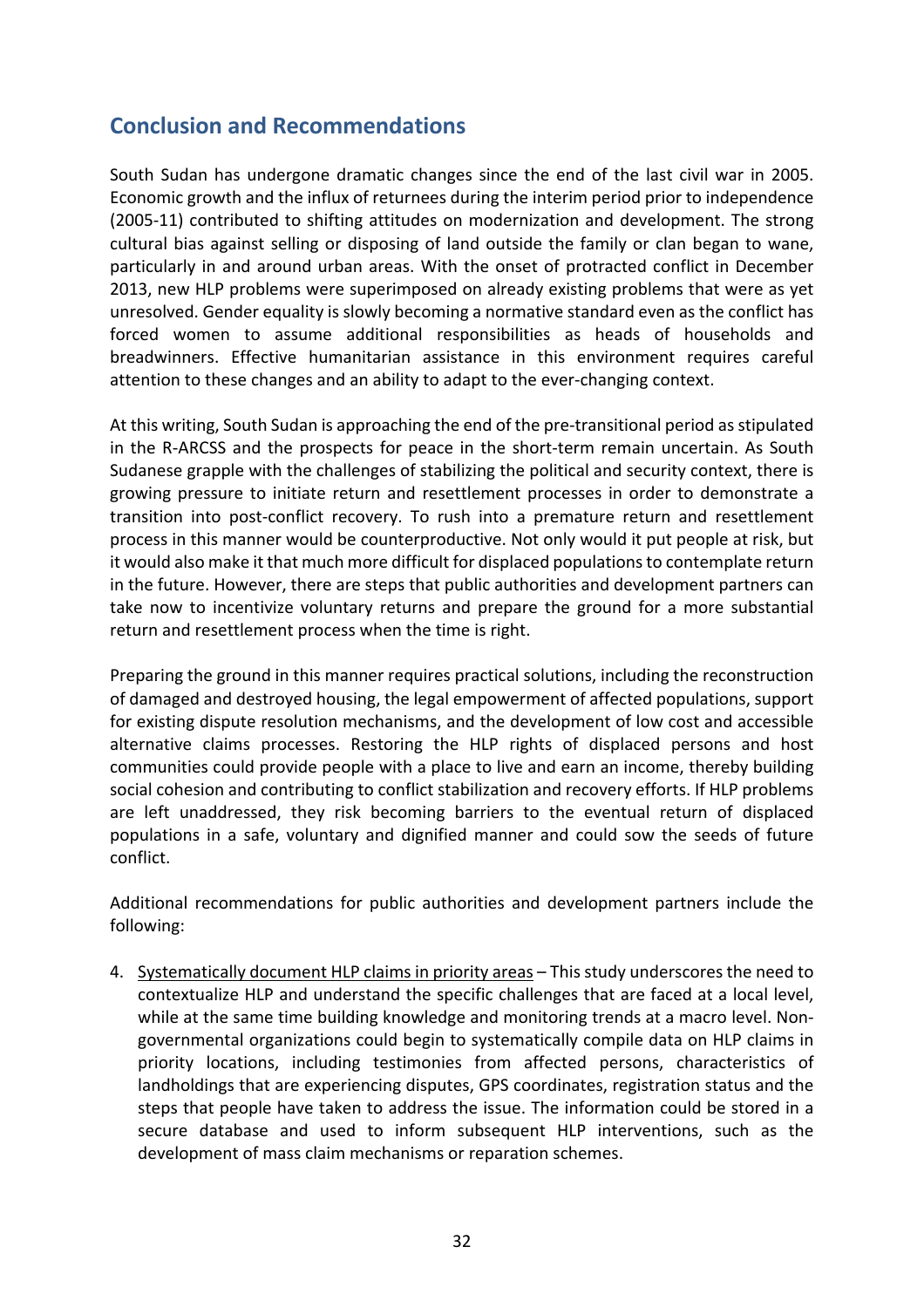Additional research should also be done to map HLP actors, understand why people make the choices that they do, more accurately and comprehensively track the incidence and trajectories of HLP disputes, and better understand how dispute resolution actors address these problems from the supply-side. HLP research should be widely disseminated and made accessible so that it can inform the development of fit-for-purpose programmatic responses.

5. Strengthen, expand and where necessary, create processes to peacefully resolve HLP disputes – Experience from South Sudan and other post-conflict states shows that a large number of returns coupled with high levels of secondary occupation inevitably results in a host of intractable problems relating to HLP. Without effective systems for mediation, arbitration and adjudication, these disputes can become sources of tension and conflict that pose serious threats to longer-term peacebuilding efforts.

Public authorities and development partners should move now to address problems relating to HLP. Possible activities include: mapping all statutory and customary, formal and informal dispute resolution mechanisms in locations that are experiencing a large number of HLP disputes; and capacity-building programs to equip administrative actors with the skills needed to address HLP disputes in a coordinated manner. Where necessary, new claim procedures could be put in place that take into consideration the limited bureaucratic capacity that currently exists.

This study also highlights the importance of ensuring alternative forms of evidence in a context where so many landholdings are unregistered and where people do not have land documents. Statements from neighbors and relatives, photos, and alterations to property such as the planting of trees are all important complementary forms of evidence that should be duly considered under South Sudanese law.

6. Deploy programs to improve access to justice for affected populations – The high incidence of HLP disputes in the project areas present serious obstacles to durable solutions for displaced populations. However, respondents in this study often demonstrated considerable agency in seeking solutions to their HLP problems, despite serious problems relating to access to justice in terms of both process and outcome.

To capitalize on the demand for remedies in relation to HLP disputes, public authorities and development partners should invest access to justice programming to legally empower affected populations while strengthening and increasing the supply of land administration services. This would include various types of programs to provide legal advice, mediation and awareness-raising services through community paralegals and legal aid programs. Programming that increases access to identity documents could also be linked to land administration processes to help people formalize their land rights.

6. Ensure that women's access to justice for HLP problems is addressed as a core pillar of the emergency response – In a context where families have been separated by conflict and where men are often fighting on the front lines or migrating in search of livelihoods, women are playing an increasingly important role in matters relating to HLP. Programming to strengthen women's HLP rights could help to promote social cohesion and economic